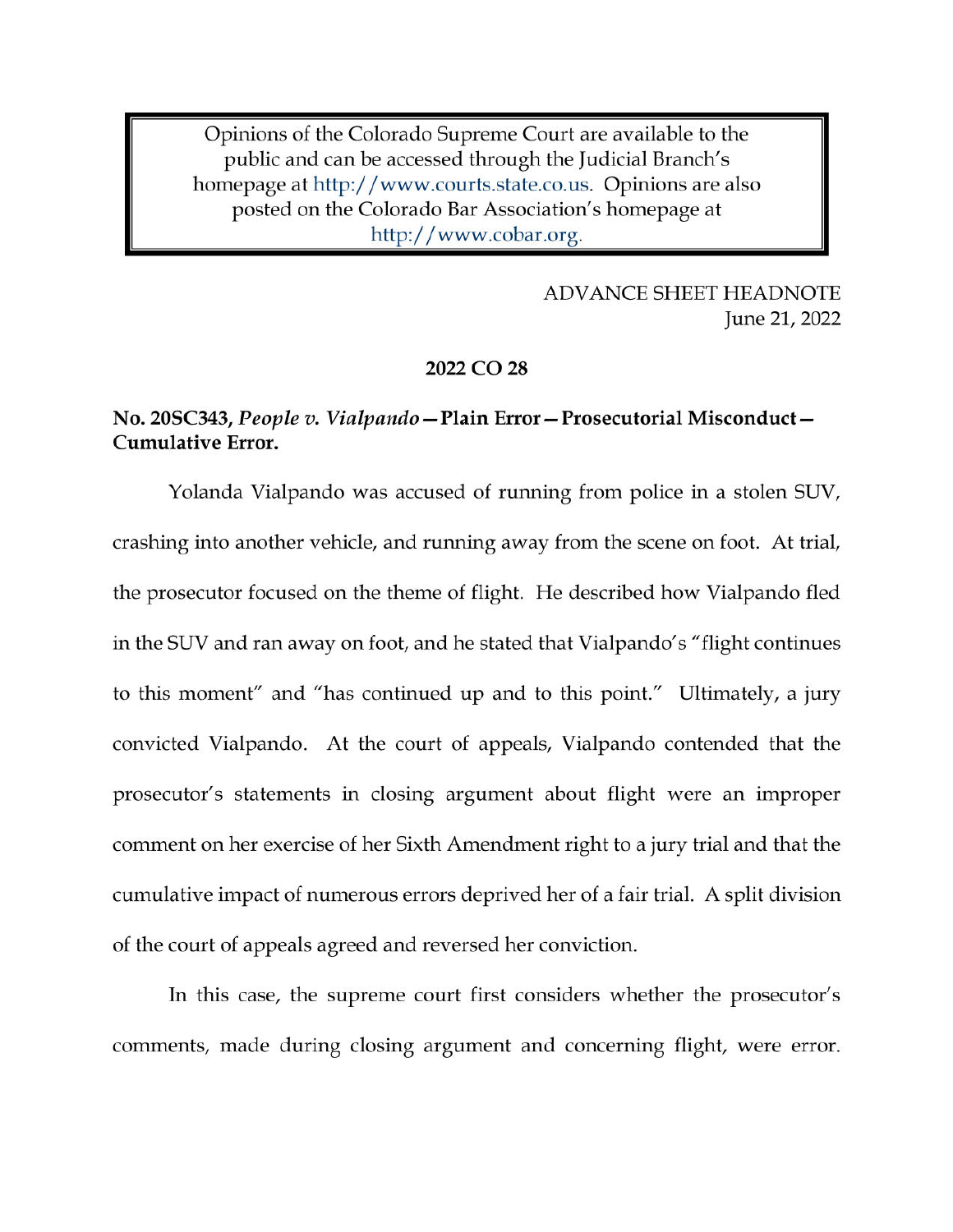Then, the court reviews whether the other five errors identified by the division amount to cumulative error.

The supreme court concludes that the prosecutor's flight comments were not error and that there was not cumulative error. Accordingly, the supreme court reverses the judgment of the court of appeals and remands to that court for consideration of the remaining issues.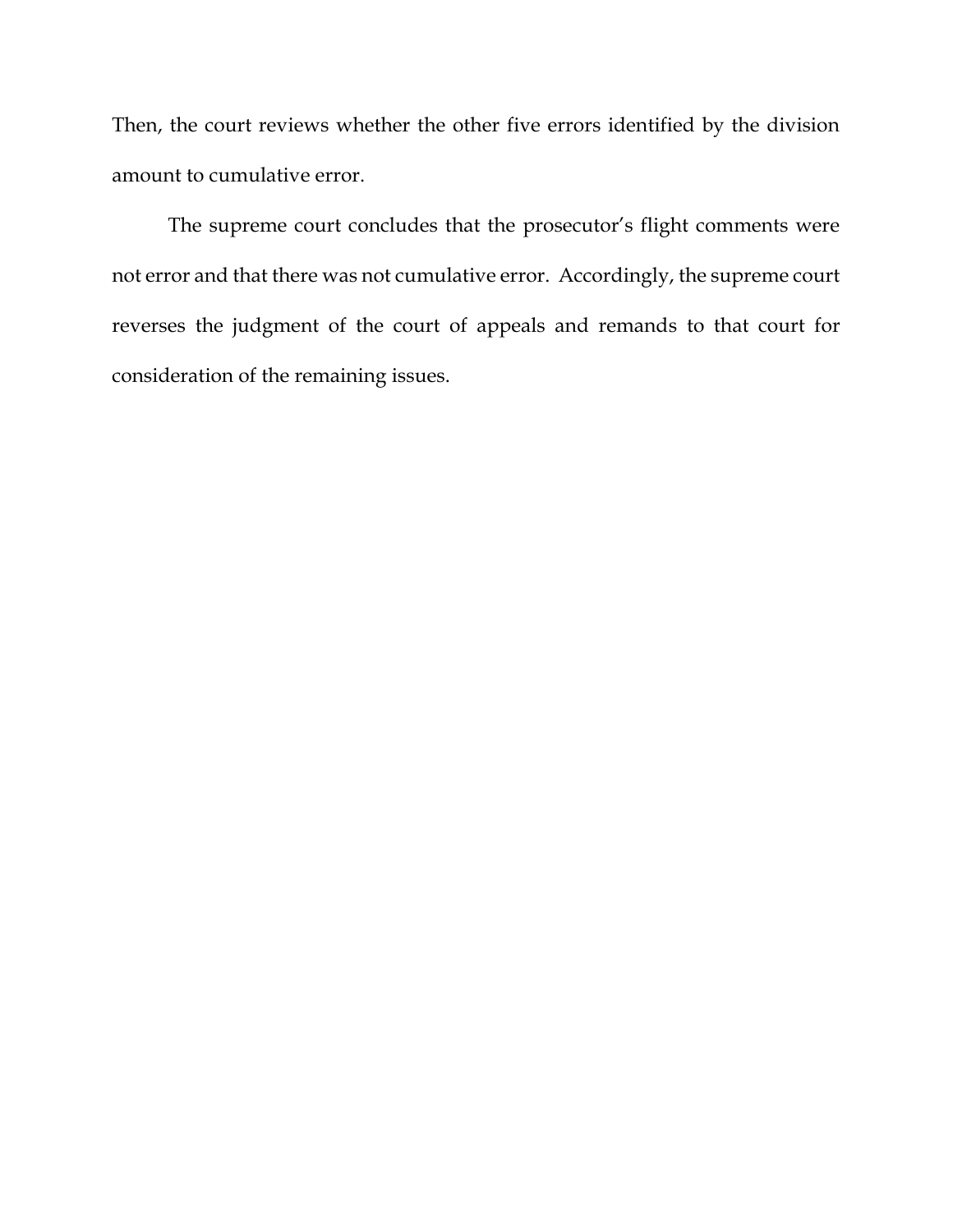## **The Supreme Court of the State of Colorado**

2 East 14th Avenue • Denver, Colorado 80203

#### **2022 CO 28**

**Supreme Court Case No. 20SC343** *Certiorari to the Colorado Court of Appeals* Court of Appeals Case No. 17CA1536

### **Petitioner:**

The People of the State of Colorado,

v.

#### **Respondent:**

Yolanda Ursula Vialpando.

**Judgment Reversed** *en banc* June 21, 2022

## **Attorneys for Petitioner:**

Philip J. Weiser, Attorney General John T. Lee, Senior Assistant Attorney General *Denver, Colorado*

#### **Attorneys for Respondent:**

Megan A. Ring, Public Defender Chelsea E. Mowrer, Deputy Public Defender *Denver, Colorado*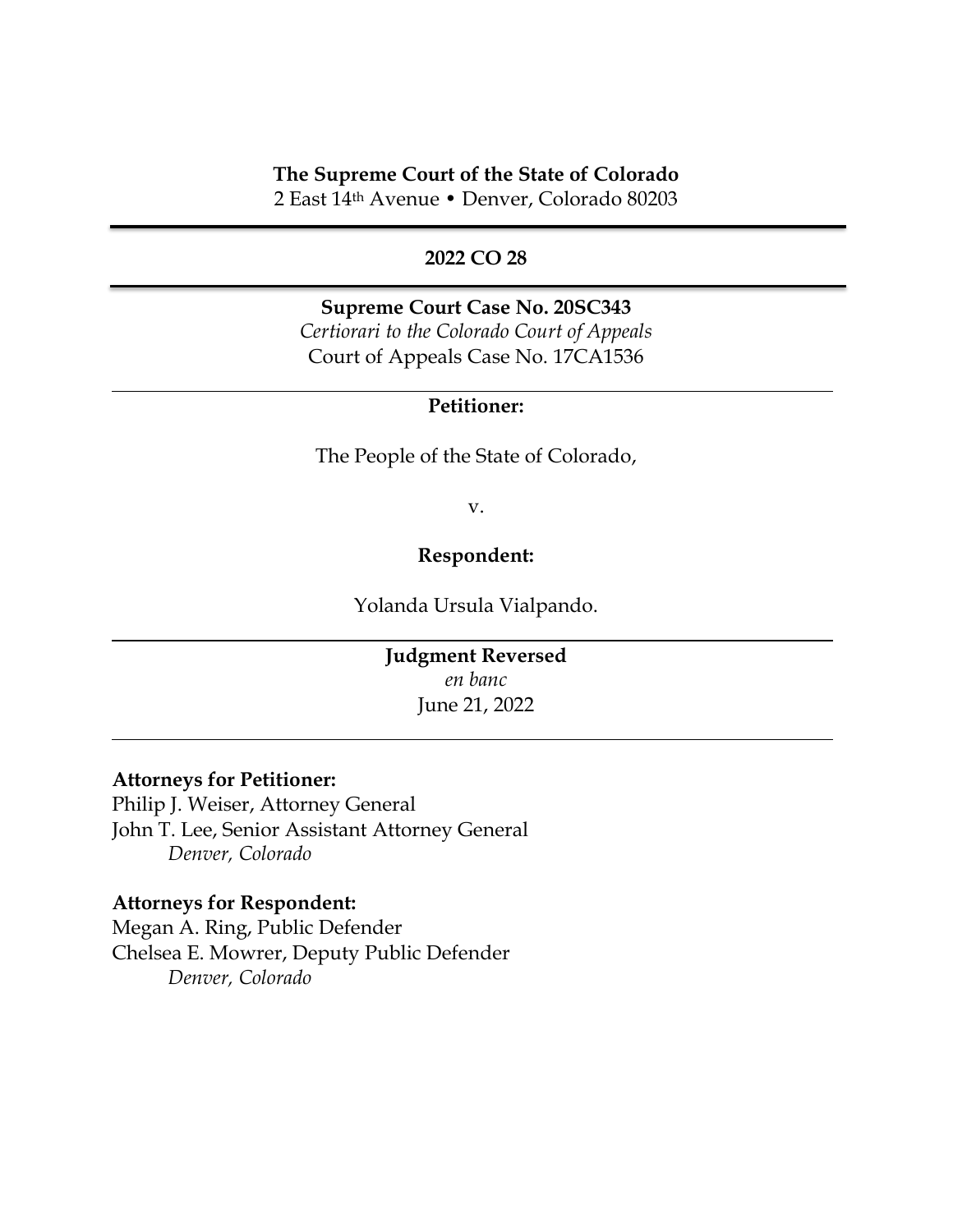**CHIEF JUSTICE BOATRIGHT** delivered the Opinion of the Court, in which **JUSTICE MÁRQUEZ**, **JUSTICE HOOD**, **JUSTICE HART**, **JUSTICE SAMOUR**, and **JUSTICE BERKENKOTTER** joined. **JUSTICE GABRIEL** concurred in the judgment.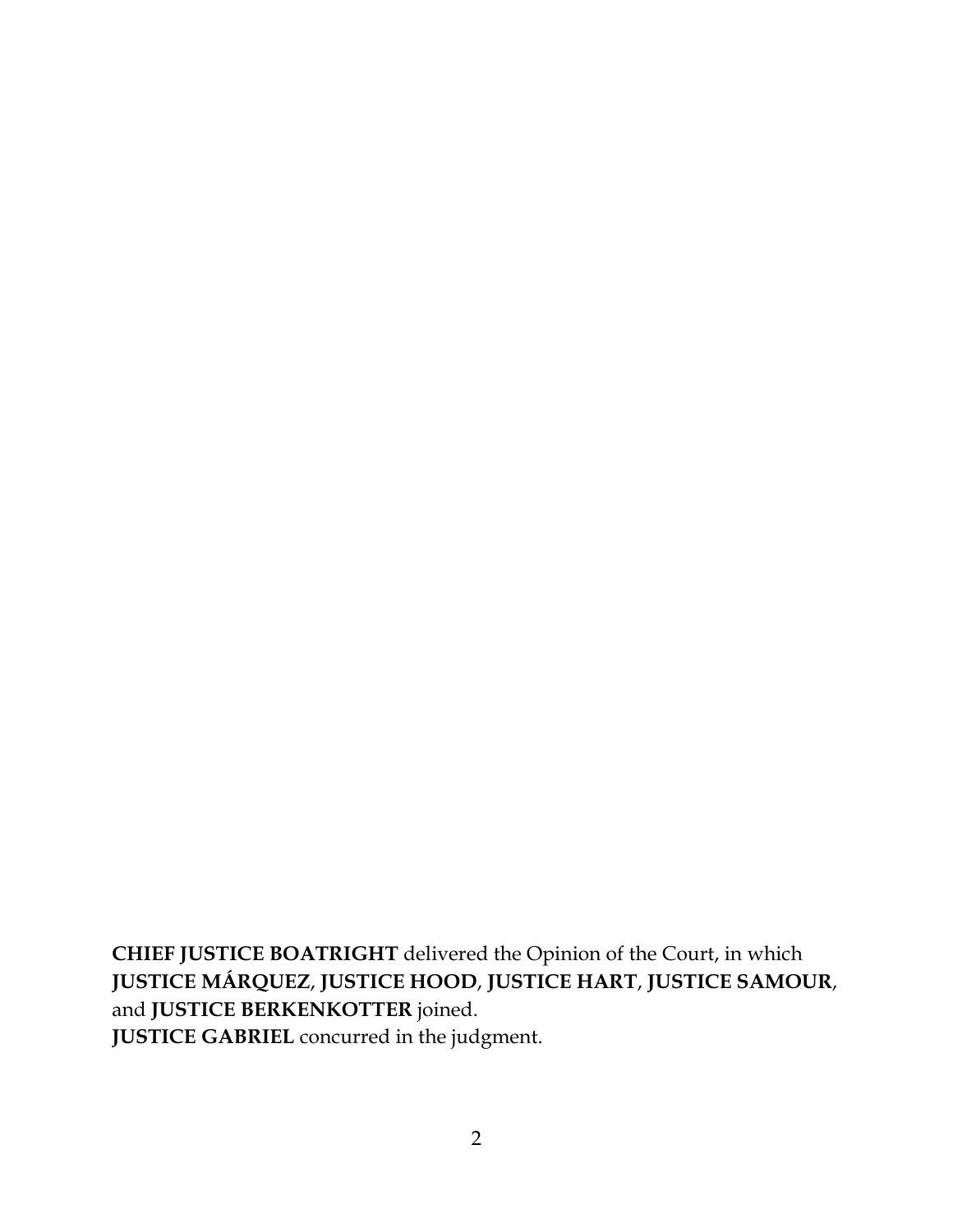CHIEF JUSTICE BOATRIGHT delivered the Opinion of the Court.

¶1 An eyewitness saw an SUV crash and a woman exit the driver's-side door and immediately flee from the vehicle. Inside the SUV, police officers found several items that belonged to Yolanda Vialpando. The police began investigating Vialpando, and the eyewitness identified her as the suspect with 75% certainty. The prosecution charged Vialpando with various crimes connected to the incident, and the matter proceeded to a jury trial.

¶2 In opening statement, the prosecutor focused on Vialpando's alleged flight from the scene after the crash. In closing argument and rebuttal, the prosecutor again referred to Vialpando's flight: He described how she fled in the SUV and then ran away on foot and stated that Vialpando's "flight continues to this moment" and "has continued up and to this point." Defense counsel did not object to these statements.

¶3 Ultimately, a jury convicted Vialpando as charged. She appealed, contending, as relevant here, that the prosecutor's statements in closing argument about flight were an improper comment on her exercising her Sixth Amendment right to a jury trial and that the cumulative impact of numerous errors deprived her of a fair trial. A split division of the court of appeals agreed and reversed her conviction. *People v. Vialpando*, 2020 COA 42, ¶ 1, 490 P.3d 648, 652.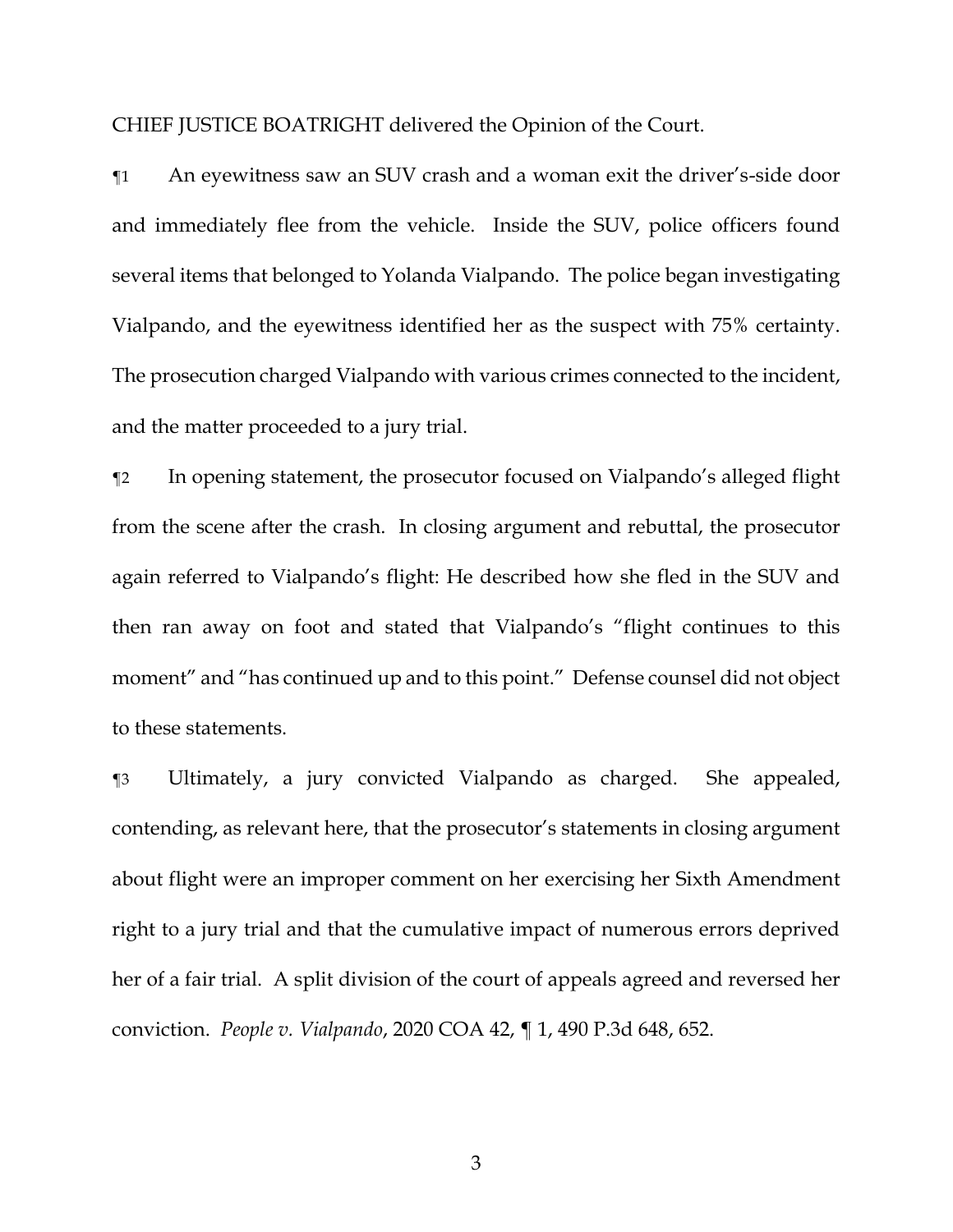¶4 The prosecution petitioned for certiorari review, and we granted it. <sup>1</sup> We now hold that the prosecutor's comments, made during closing argument and concerning flight, were not error. Further, we conclude that there was not cumulative error. Accordingly, we reverse the judgment of the court of appeals and remand to that court for consideration of the remaining issues.

## **I. Facts and Procedural History**

¶5 Police officers sitting in a parked car outside a motel saw an SUV pull around the corner of the building, immediately stop, reverse over a curb, and exit the motel parking lot. Based on this unusual driving, the officers followed the SUV, ran its plates, and discovered that it was reported as stolen. The officers activated their emergency lights to make a traffic stop, but the SUV sped off. In

<sup>1</sup> We granted certiorari to review the following issues:

<sup>1.</sup> Whether, where a defendant's flight established elements for several of the charges, the court of appeals improperly reversed for plain error because it concluded the prosecutor's closing argument commenting on this flight implicitly asked the jury to punish her for exercising her Sixth Amendment right to a jury trial[.]

<sup>2.</sup> Whether the court of appeals erred in finding that cumulative error under *Howard-Walker v. People*, 2019 CO 69[, 443 P.3d 1007], is guided by considering the number of errors against the length of trial, and in concluding that there was cumulative error in this case.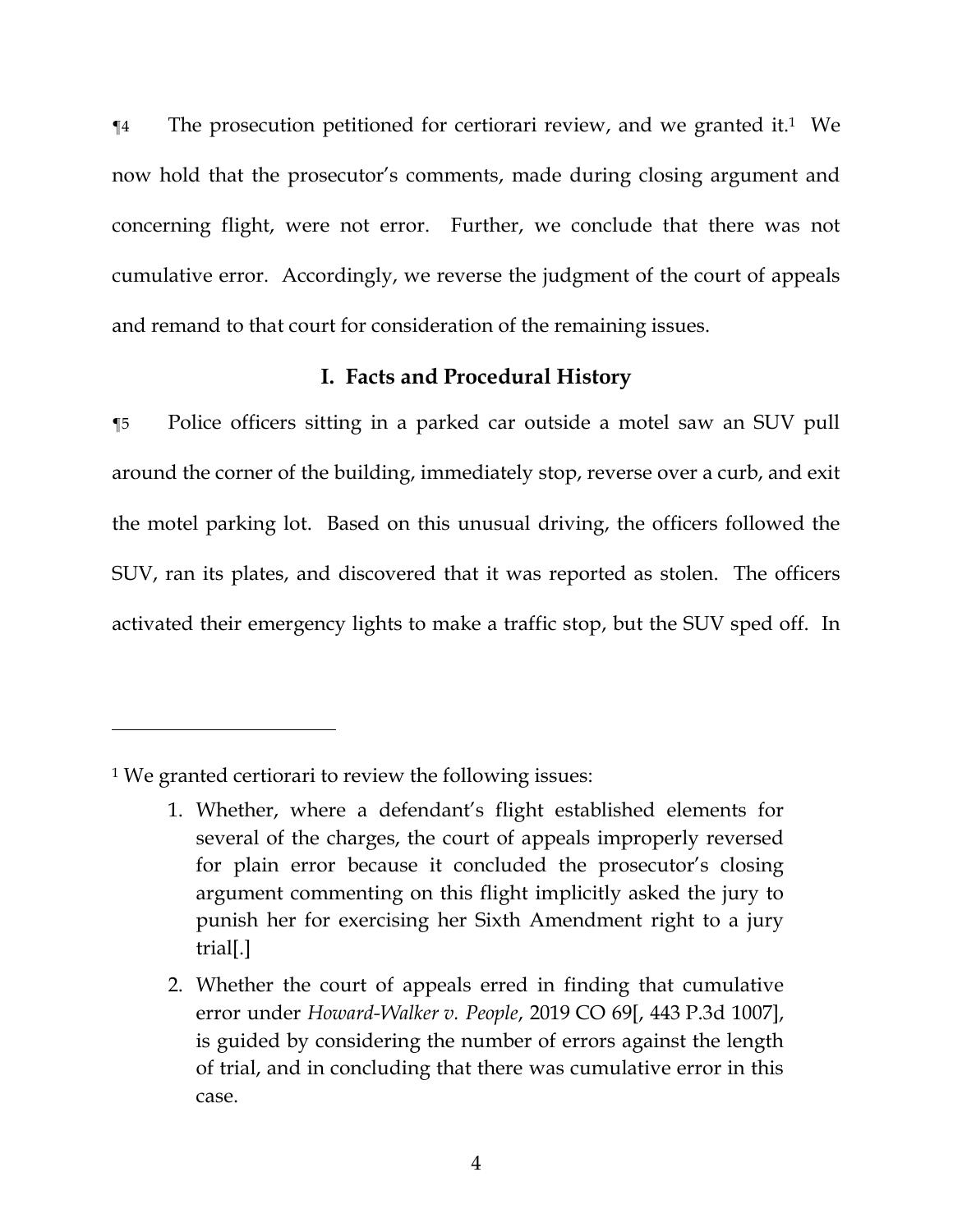response, based on department policy, the officers turned off their emergency lights and did not pursue the SUV.

¶6 Soon after, the officers saw that the SUV had crashed into another car, seriously injuring that car's driver. A witness, R.H., observed the crash from her car while stopped at a nearby traffic light. R.H. spotted a woman exit the driver'sside door of the SUV and run away.

¶7 While investigating the crash, the officers found a purse inside the SUV. The purse contained several items that belonged to Yolanda Vialpando; namely, her current identification card, an expired identification card, a credit card, and a health insurance card. The SUV also contained several pieces of Vialpando's clothing.

¶8 Based on these items, the officers began investigating Vialpando. One officer showed a series of photographs to R.H., who stated with 75% certainty that Vialpando's photo matched the woman she saw flee from the SUV. Officers then arrested Vialpando, and the prosecution charged her with vehicular assault, vehicular eluding, first degree aggravated motor vehicle theft, and driving under restraint.

¶9 At trial, R.H. testified that the woman who fled was roughly 5′5″ to 5′6″; was wearing a lot of makeup; and had long, black, wavy hair. According to R.H., the woman was in her twenties or thirties, but her makeup "made her look younger."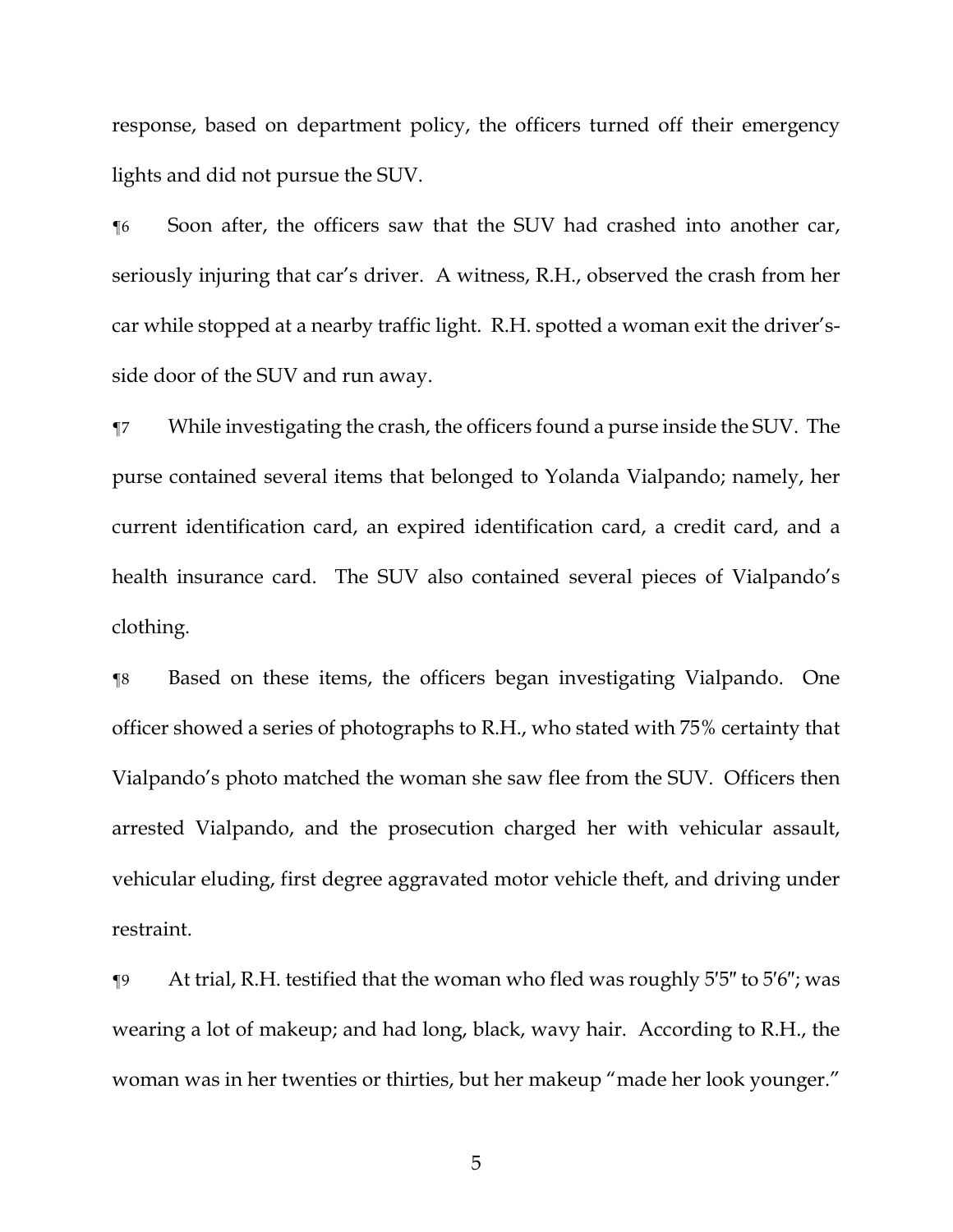R.H. testified that she was only 75% certain when she originally identified Vialpando's photo from the lineup because the woman whom she saw fleeing from the crash had a lot of makeup on, whereas Vialpando's lineup photo depicted her with less makeup. During trial, when the prosecutor asked R.H. to make an in-court identification, she said that Vialpando "could be" the woman she saw flee but she was not 100% certain because Vialpando no longer had long black hair.

¶10 An officer testified that Facebook photos of Vialpando showed her wearing heavy makeup and a longer hairstyle in the past. Additionally, he told the jury that Vialpando's DMV record stated that she was 5′5″ tall, weighed 155 pounds, and had brown hair and brown eyes.

¶11 Vialpando testified at trial. She stated that the day before the crash, someone had robbed her at gunpoint and taken the personal items that the police subsequently found in the stolen SUV. She also testified that she reported the robbery to police the day that it happened—i.e., the day before the crash—and that she was at the hospital with her mother on the day of the crash.

¶12 A police officer confirmed that Vialpando reported the robbery the day before the crash, testifying that she did, in fact, come to the Denver police station to report that an assailant had taken her ID cards, purse, luggage, and personal effects.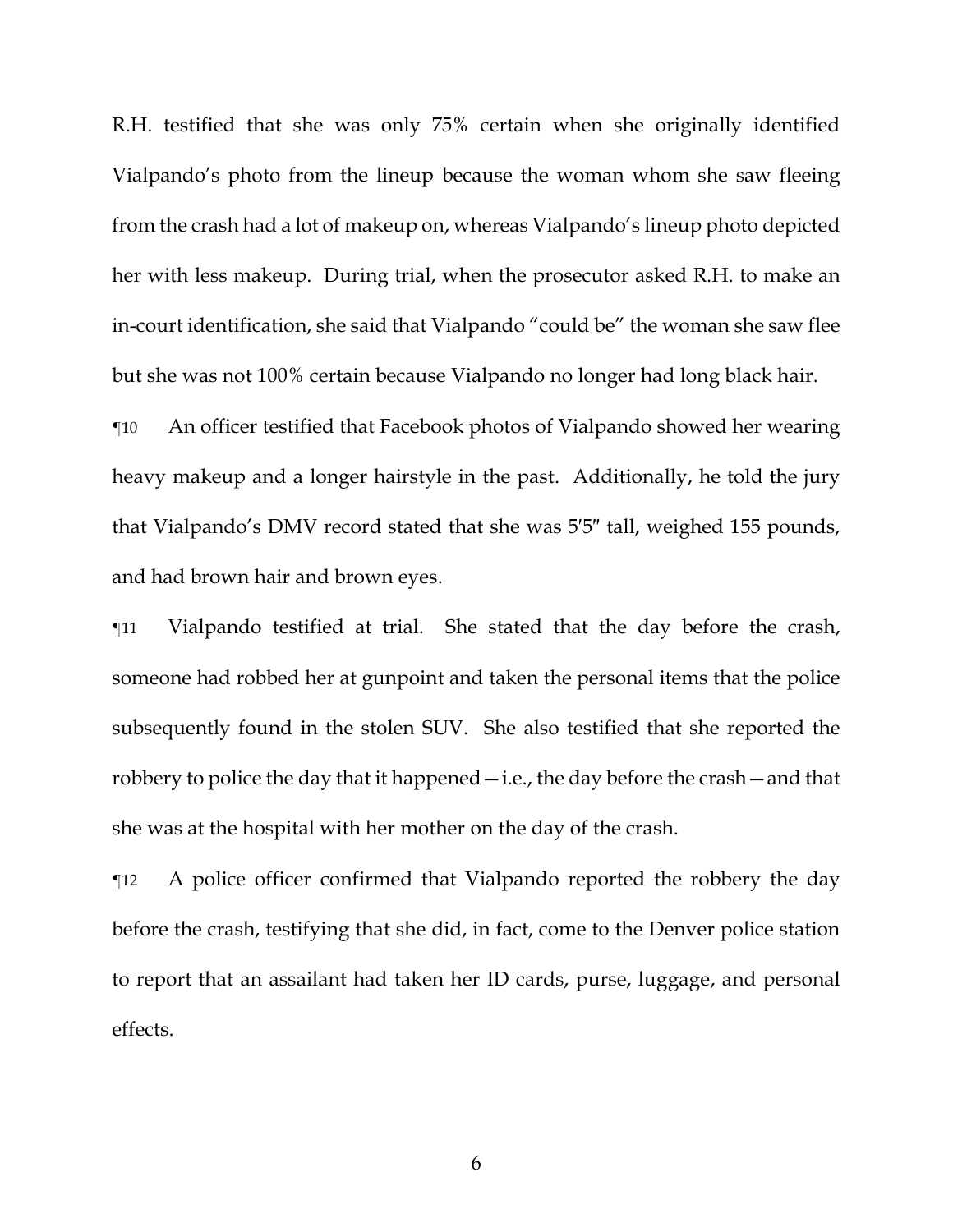¶13 From opening statement to closing argument, the prosecutor emphasized Vialpando's flight. The prosecutor began his opening statement by remarking:

[T]he defendant ran. The defendant had just crashed a stolen [SUV] . . . at a high rate of speed running through a red light . . . into [the victim]. And as [the victim] was still in her car, still recovering from the shock of being T-boned, the defendant ran. The defendant opened the driver's-side door and stepped out and fled. Fled the scene.

The prosecutor repeated this theme throughout opening statement, remarking:

"[the SUV] started to run," "the defendant ran," "the defendant . . . ran away," "in

the immediate wake of the defendant fleeing," and "the defendant who ran." At

closing argument, the prosecutor began by stating:

Yolanda Vialpando[] ran. A few moments before[,] she had crashed a stolen  $[SUV] \ldots$ . She opened the driver's-side door and ran ... Before that[,] she had run . . . from the officers . . . . The defendant ran. And although she is seated now, *that flight continues to this moment*. But it ends today.

(Emphasis added.) Similarly, the prosecutor ended rebuttal closing with the

following:

The defendant ran that day. She ran from the police, and she ran after she had an accident that left in its wake [the victim] severely injured and in pain to this day. And *that flight has continued up and to this point*. And it ends with you. It ends when you go back to the jury deliberation room and you take out the most powerful tool in this courtroom, a pen, and you end her flight by signing "guilty" . . . .

(Emphasis added.)

¶14 Defense counsel did not object to these statements. Ultimately, the jury

found Vialpando guilty as charged.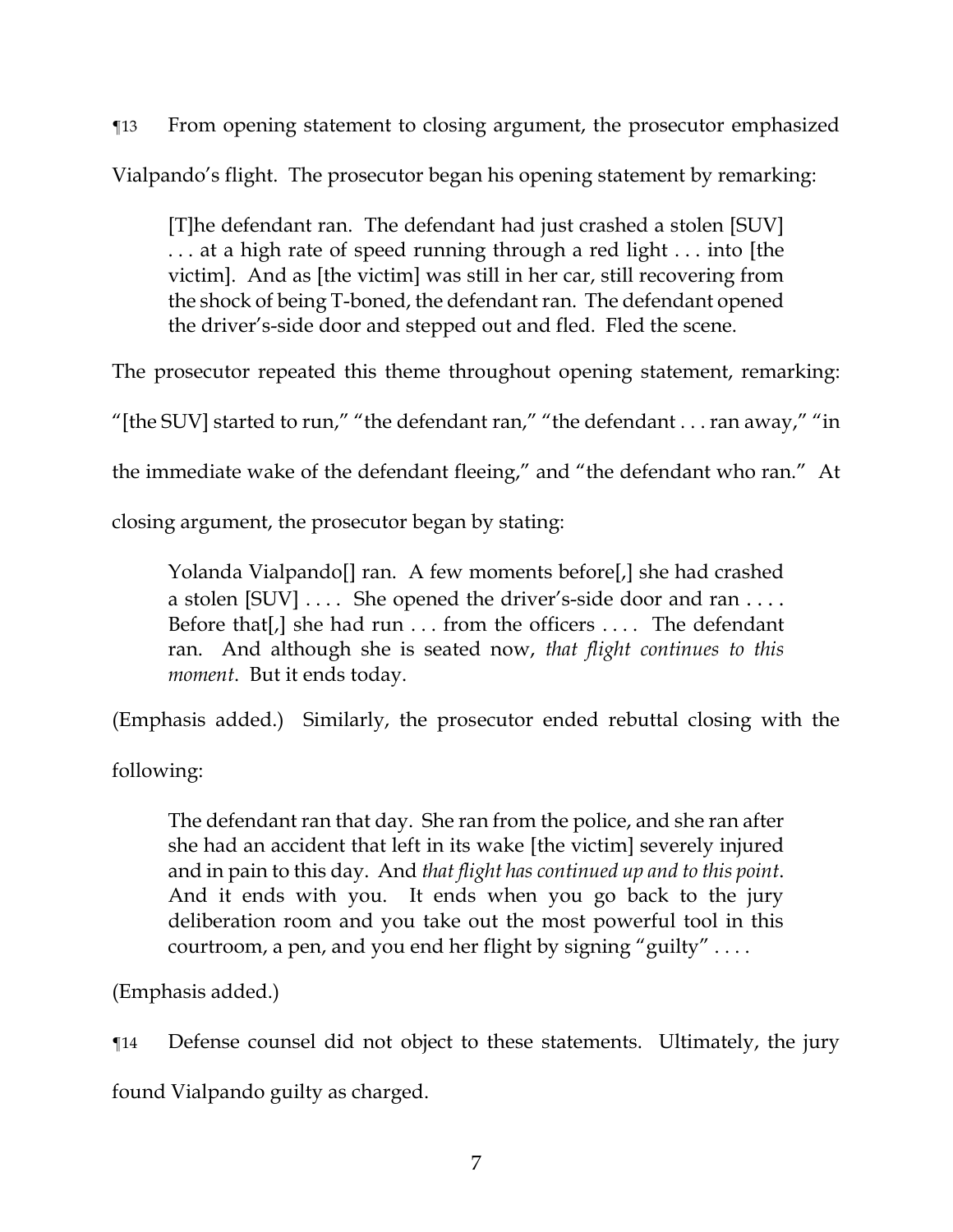¶15 On appeal, a split division of the court of appeals reversed Vialpando's convictions on two independent bases. *Vialpando*, ¶¶ 1–2, 490 P.3d at 652. First, the majority held that the prosecutor's comments evoking flight constituted plain error because they invited the jury to punish Vialpando for exercising her constitutional right to a jury trial. *Id.* at ¶¶ 41, 47, 490 P.3d at 657. Specifically, the majority held that the prosecutor's comments during closing—that Vialpando's flight "continues to this moment" and "has continued up and to this point"—suggested that she "was continuing to run from responsibility by insisting on a jury trial." *Id.* at ¶ 36, 490 P.3d at 656. The majority asserted that the prosecutor's misconduct unfairly prejudiced Vialpando and was "tremendously improper." *Id.* at ¶ 41, 490 P.3d at 657. The majority further concluded that the error was plain because, given Vialpando's uncontroverted testimony that she reported being robbed before the crash, this was a close case; thus, the comments "cast serious doubt on the reliability of her convictions." *Id.* at ¶¶ 44–47, 490 P.3d at 657.

¶16 Second, the majority held that even if the prosecutor's comments on flight did not constitute plain error, reversal was nevertheless required because of cumulative error. *Id.* at ¶ 49, 490 P.3d at 657. The majority identified five additional errors: The prosecutor (1) made improper analogies to reasonable doubt during voir dire, (2) improperly expressed his personal belief during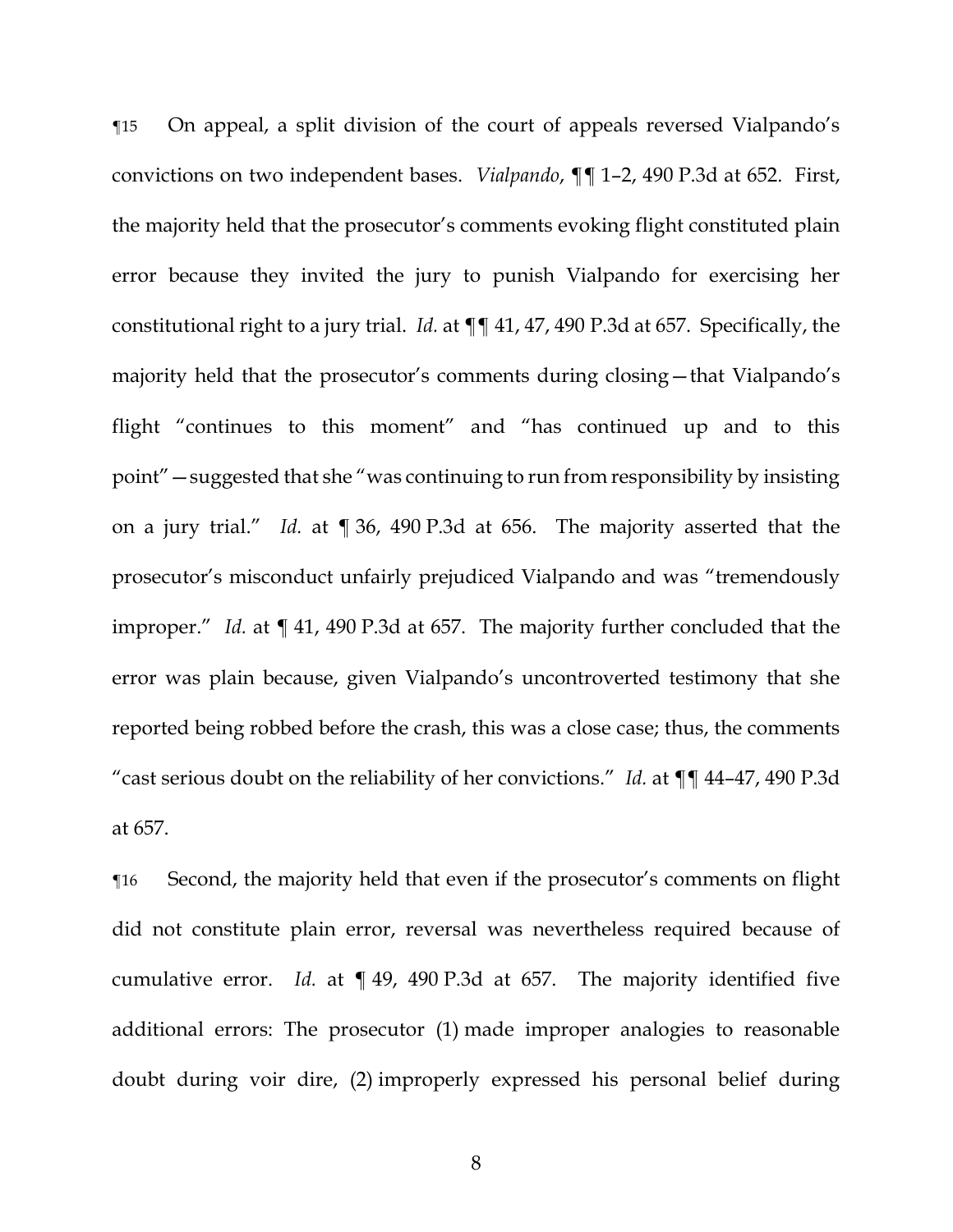opening statements and rebuttal, (3) improperly asked Vialpando to opine on the veracity of another witness, (4) mischaracterized evidence, and (5) prompted an officer to improperly opine on Vialpando's guilt. *Id.* at ¶¶ 52–66, 490 P.3d at 658–59. Applying the cumulative error test from *Howard-Walker v. People*, 2019 CO 69, ¶ 25–26, 443 P.3d 1007, 1011–12, the majority concluded that "Vialpando's trial was infected with errors" and that because the six errors "occurred over the course of a relatively short trial" (three days), the errors cumulatively deprived her of a fair trial. *Vialpando*, ¶ 70, 490 P.3d at 659–60.

¶17 Judge Fox dissented in relevant part, stating that the prosecutor's closing remarks evoking flight, "[w]hile possibly inartful," were better categorized as permissible "oratorical embellishment and metaphorical nuance" and, thus, were not improper. *Id.* at ¶ 121, 490 P.3d at 667 (Fox, J., concurring in part and dissenting in part). Regarding cumulative error, Judge Fox concluded that Vialpando received a fair trial because the prosecutor's misconduct was limited and not overly prejudicial and the evidence against Vialpando was strong. *Id.* at ¶¶ 150–51, 490 P.3d at 671–72.

¶18 We granted certiorari and now reverse.

#### **II. Prosecutor's Comments on Flight**

¶19 In considering whether the prosecutor's "flight" comments constituted error, we begin by outlining the appropriate standard of review. Then, we state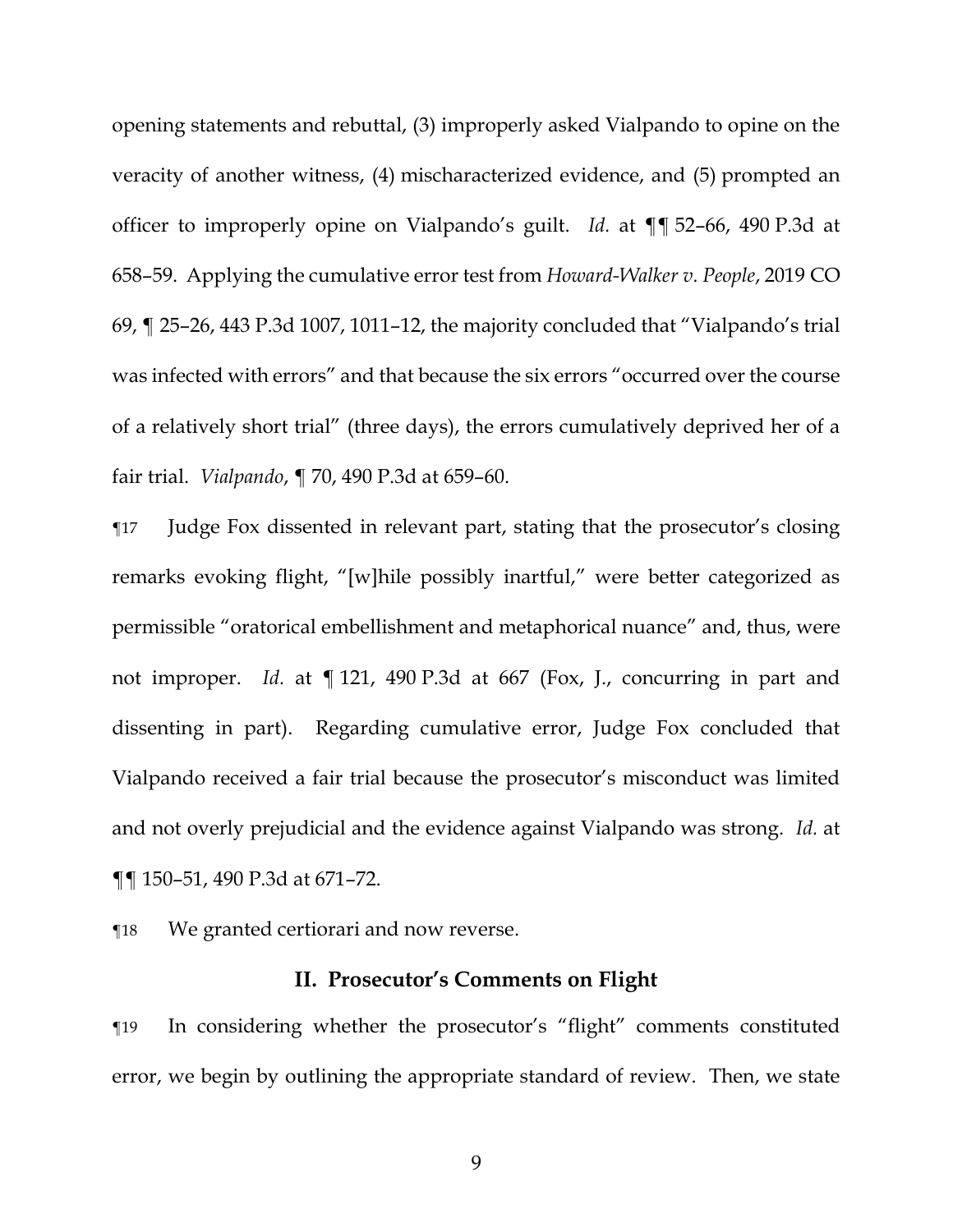the test for determining prosecutorial misconduct and the relevant law concerning the Sixth Amendment right to a jury trial. We then apply the law to the facts of Vialpando's case and conclude that the prosecutor's statements, made during closing argument and concerning flight, were not error.

#### **A. Standard of Review**

¶20 Because the prosecutor's comments did not influence the framework of the trial and because Vialpando did not contemporaneously object, we review her prosecutorial misconduct claim for plain error. *See Wend v. People,* 235 P.3d 1089, 1097 (Colo. 2010). Plain error is error that is "obvious and substantial." *Hagos v. People*, 2012 CO 63, ¶ 18, 288 P.3d 116, 120 (quoting *People v. Miller*, 113 P.3d 743, 750 (Colo. 2005)).

## **B. Prosecutorial Misconduct and the Sixth Amendment Right to a Fair Trial by an Impartial Jury**

¶21 Whether a prosecutor's conduct was improper, and thus error, depends on the totality of the circumstances. *Wend*, 235 P.3d at 1096. "Factors to consider when determining the propriety of statements include the language used, the context in which the statements were made, and the strength of the evidence supporting the conviction." *Domingo-Gomez v. People*, 125 P.3d 1043, 1050 (Colo. 2005). Examples of context include "the nature of the alleged offenses and the asserted defenses, the issues to be determined, the evidence in the case, and the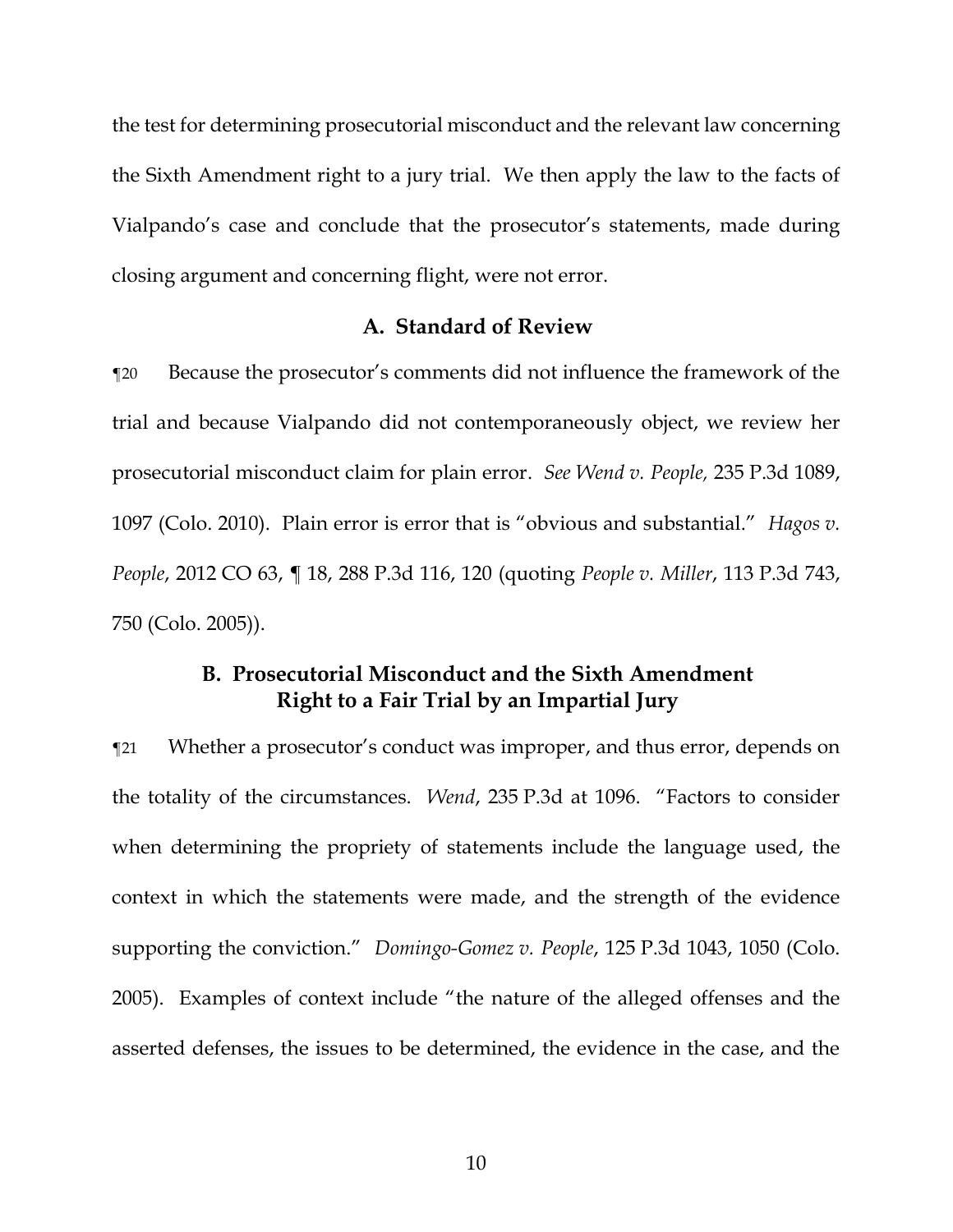point in the proceedings at which the remarks were made." *Id.* (quoting *Harris v. People*, 888 P.2d 259, 266 (Colo. 1995)).

¶22 Vialpando claims that the prosecutor's comments violated her Sixth Amendment right to a jury trial. *See* U.S. Const. amends. V, VI, XIV; Colo. Const. art. II, §§ 16, 23, 25. "A defendant's exercise of the . . . [Sixth Amendment] right to a trial by jury may not be used by the prosecution to [imply] guilt." *Dunlap v. People*, 173 P.3d 1054, 1080 (Colo. 2007); *accord People v. Rodgers*, 756 P.2d 980, 983 (Colo. 1988), *overruled on other grounds by Miller*, 113 P.3d at 748. This rule applies to both direct and indirect implications. *See Martinez v. People*, 425 P.2d 299, 302 (Colo. 1967). For example, in *Rodgers*, we held that the prosecutor violated the defendant's right to a jury trial when the prosecutor claimed during closing, "[S]ome attorneys . . . [believe that] if you are guilty, you would want to request a jury because they just may not convict you and if you are innocent[,] you never want to request a jury because they just might convict you." 756 P.2d at 982.

¶23 While a prosecutor may not tell the jury to infer guilt from a defendant's exercise of their Sixth Amendment right, a prosecutor may highlight facts in evidence and draw reasonable inferences. *Domingo-Gomez*, 125 P.3d at 1048. In doing so, a prosecutor is permitted to use "oratorical embellishment" and "metaphoric nuance." *Harris*, 888 P.2d at 265–66.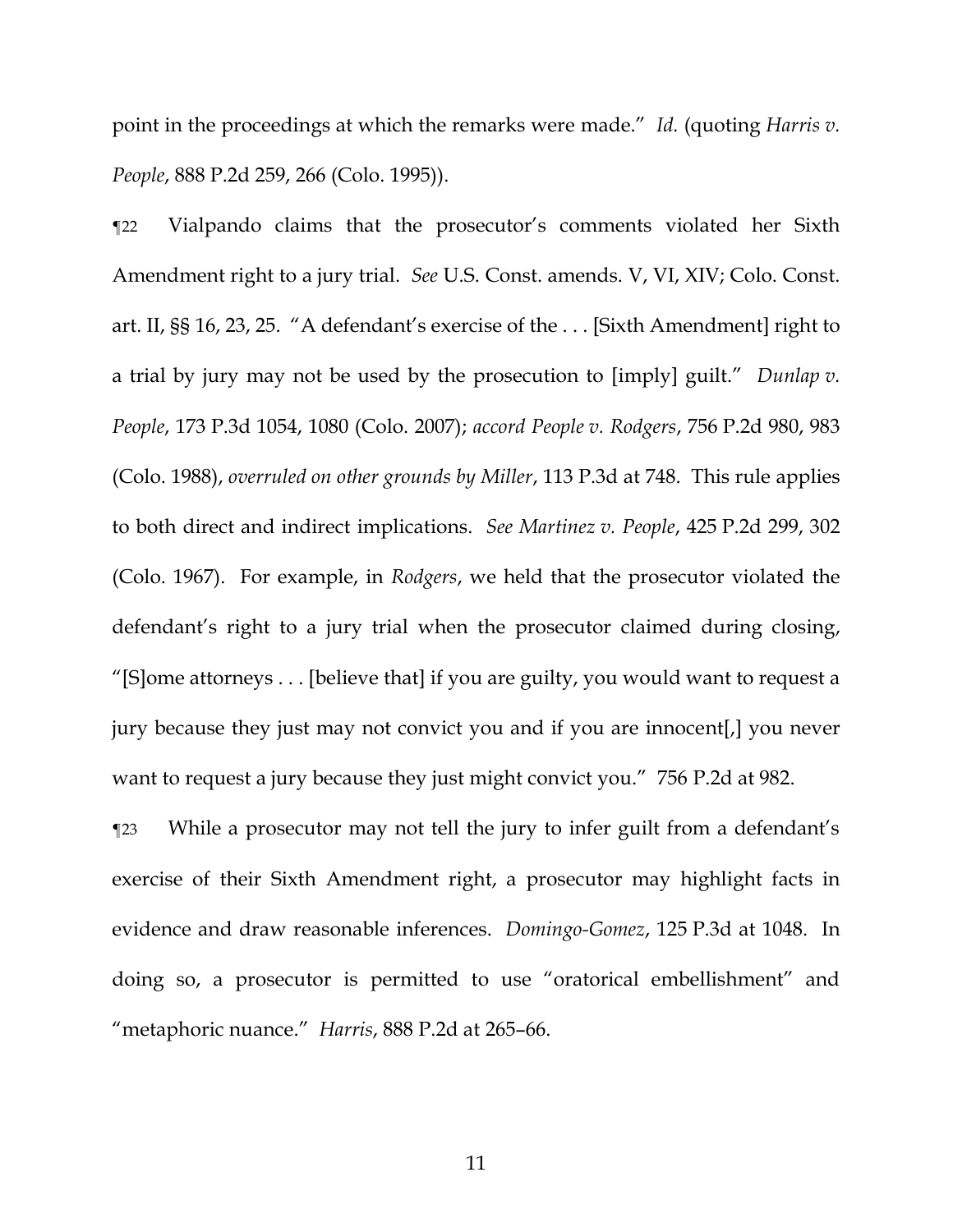### **C. Application**

¶24 Our initial inquiry is whether the prosecutor's statements, made during closing argument and concerning flight, were an improper comment on the defendant's Sixth Amendment right to a jury trial and, thus, error. To make this determination, we first consider the language used and the context in which the statements were made. *See Domingo-Gomez*, 125 P.3d at 1050.

¶25 During opening statement, closing argument, and rebuttal closing, the prosecutor stated that the defendant fled from the police officers, both in the SUV and then later, on foot. In opening, he stated that "the defendant ran. The defendant opened the driver's-side door and stepped out and fled. Fled the scene." Again, in closing, he remarked that "Vialpando[] ran. A few moments before[,] she had crashed a stolen [SUV] . . . . She opened the driver's-side door and ran  $\dots$  Before that [,] she had run  $\dots$  from the officers  $\dots$  The defendant ran." Critically, he said during closing that "although she is seated now, that flight continues to this moment. But it ends today." Additionally, during rebuttal, the prosecutor told the jurors that Vialpando's "flight has continued up and to this point" and that they should "end her flight by signing 'guilty.'"

¶26 We conclude that the prosecutor did not impermissibly imply that Vialpando was guilty because she requested a jury trial. Our determination is guided by the context in which these statements were made, which includes the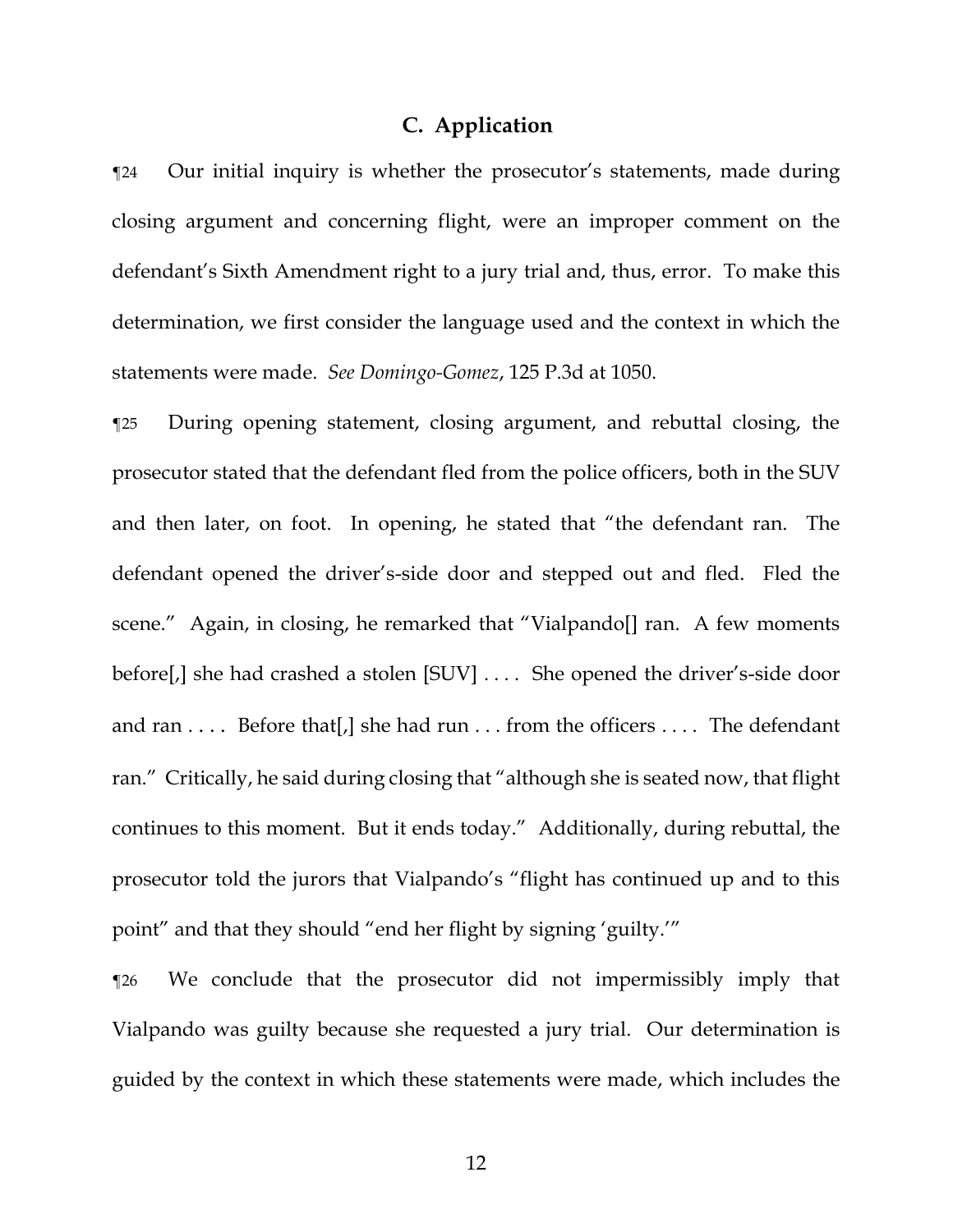evidence in the case and the nature of the alleged offenses. *See Domingo-Gomez*, 125 P.3d at 1050.

¶27 Here, the prosecution presented evidence that Vialpando drove the stolen SUV, fled from the police in the motel parking lot, and, after crashing the car, ran away from the scene on foot. These facts demonstrate movement and flight. In addition, Vialpando was charged with vehicular eluding, which required the prosecution to prove that she knowingly eluded a peace officer while being pursued by said officer. *See* § 18-9-116.5, C.R.S. (2021). That is, the vehicular eluding charge implicated her evasion, escape, or flight. Thus, the prosecutor's comments were contextually related to the evidence in the case. *See Domingo-Gomez*, 125 P.3d at 1048 ("Final argument may properly include the facts in evidence and any reasonable inferences drawn therefrom.").

¶28 In holding otherwise, the division majority relied on two cases—*United States v. Hardy*, 37 F.3d 753, 757 (1st Cir. 1994), and *Howard-Walker*, ¶ 44, 443 P.3d at 1014–15—which both held that the prosecution improperly commented on the defendant's right to remain silent under the Fifth Amendment. We find both cases inapposite.

¶29 In *Hardy*, two defendants were arrested after a foot chase with police officers and later charged with various firearm-related offenses. 37 F.3d at 755–56. During closing argument, the prosecutor stated that the defendants were running and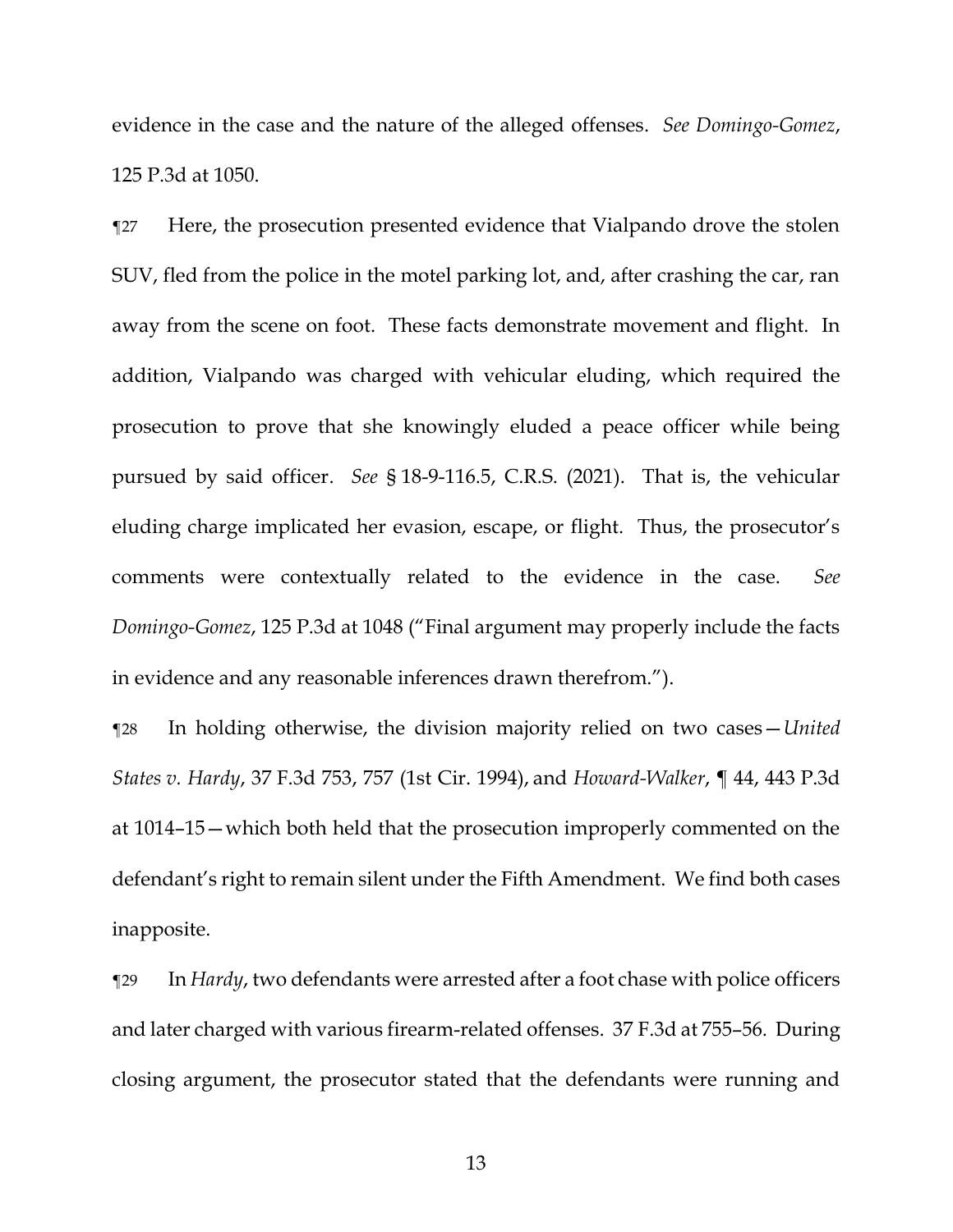hiding on the night of the crime and "still running and hiding today." *Id.* at 757. Neither defendant testified. *Id.* at 758. The First Circuit reasoned that the prosecutor's statements "improperly called attention to the failure of [the defendants] to take the stand and testify at trial." *Id.* at 757. On those facts, the prosecutor's improper reference to the defendants' Fifth Amendment right to silence was unmistakable because it drew direct attention to their absence from the witness stand. That is, the link between the defendants "running and hiding" and exercising their Fifth Amendment right to silence was obvious. Comparatively, any link here between "flight" and the Sixth Amendment right to a jury trial is less apparent. Moreover, Vialpando testified, and the prosecutor's remarks—that Vialpando's "flight continue[d]"—did not draw a direct line to her constitutional right to a jury trial.

¶30 *Howard-Walker* is also distinguishable. There, the defendant (who was accused of burglary) did not testify, and the prosecutor told the jury, "[T]here is only one person in this room that could tell you where all of those items are now and he won't." *Howard-Walker*, ¶ 38, 443 P.3d at 1013. We held that this comment clearly implied the defendant's guilt because he exercised his Fifth Amendment right to remain silent. *Id.* at ¶ 44, 443 P.3d at 1014–15. But in the case before us, the prosecutor made no such pronounced insinuations. In context, his statements did not bring Vialpando's right to a jury trial to the forefront; rather, they drew on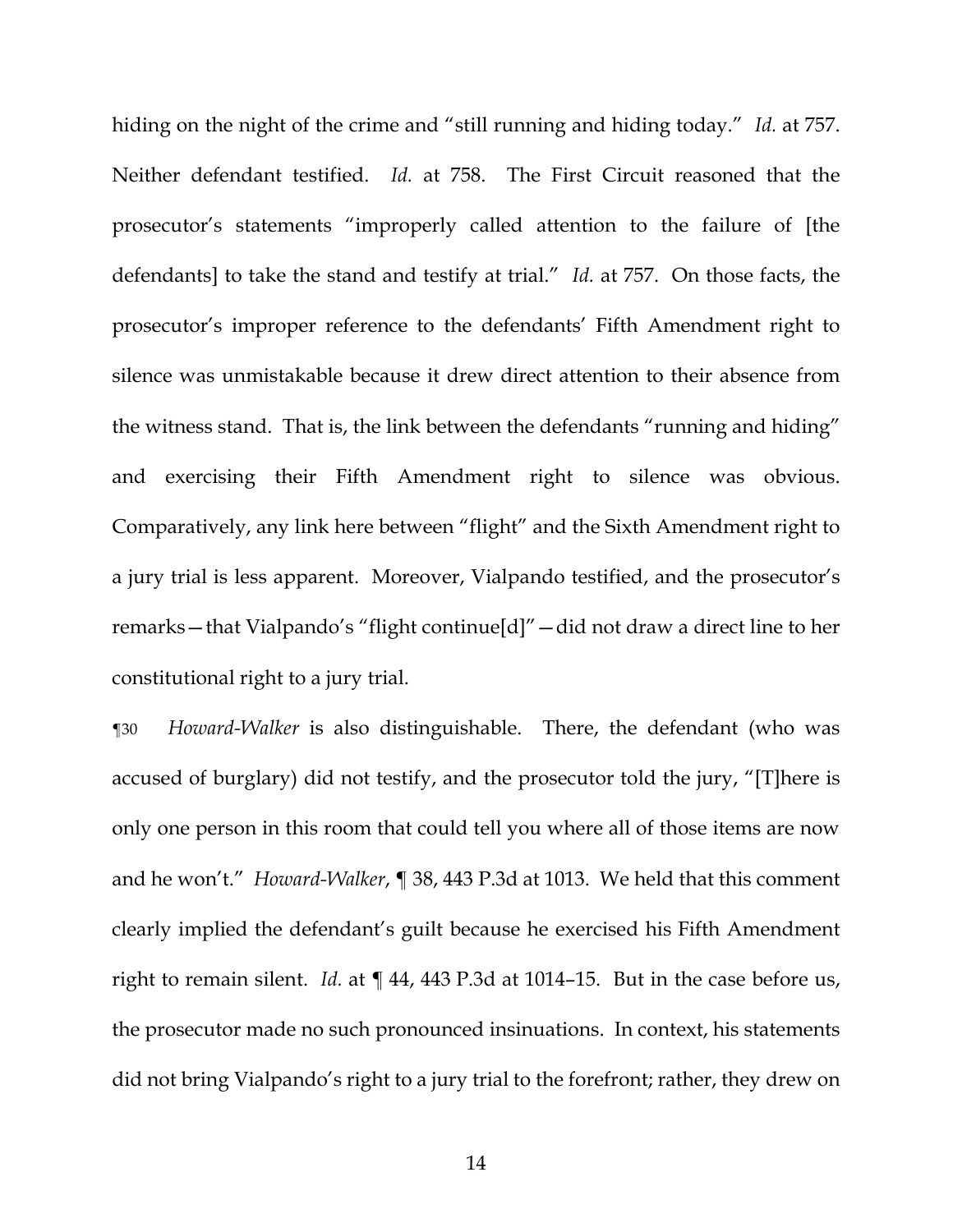the overall theme of flight and were connected to the facts of the case. *Contra Rodgers*, 756 P.2d at 982, 985 (holding that the prosecutor improperly referenced the defendant's right to a jury trial when the prosecutor claimed during closing, "[S]ome attorneys . . . [believe that] if you are guilty, you would want to request a jury because they just may not convict you and if you are innocent[,] you never want to request a jury because they just might convict you").

¶31 We recognize that, as the division majority pointed out, thematic arguments concerning flight are fraught with peril. But here, based on the vehicular eluding charge and the flight evidence pervading this case, the prosecutor's closing statements about Vialpando's continued flight at trial are better considered "oratorical embellishment" and "metaphoric nuance." *See Harris*, 888 P.2d at 265–66. Absent this factual context, however, the result might well be different. Accordingly, we conclude that the prosecutor's flight comments were not error.

#### **III. Cumulative Error**

¶32 We begin this section by discussing the proper standard for reviewing cumulative error. Then we apply that framework to the facts of Vialpando's case and conclude that there was not cumulative error.

### **A. Standard of Review**

¶33 When reviewing for cumulative error, we ask whether "numerous formal irregularities, each of which in itself might be deemed harmless, may in the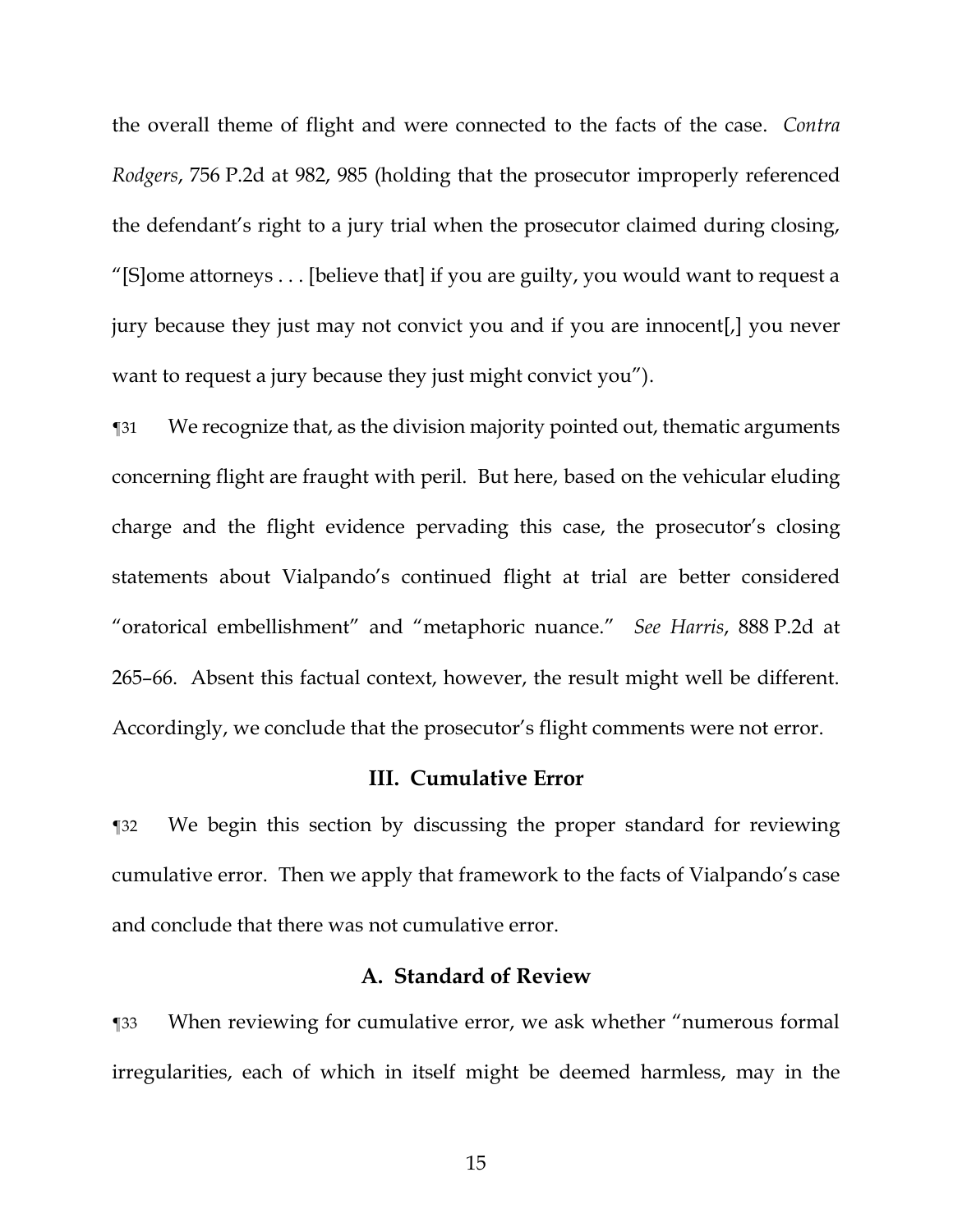aggregate show the absence of a fair trial." *Howard-Walker*, ¶ 24, 443 P.3d at 1011 (alteration omitted) (quoting *Oaks v. People*, 371 P.2d 443, 446 (Colo. 1962)). Furthermore, although a shorter trial may compound the impact of any errors, "the question is not whether the errors were 'brief' or 'fleeting' but whether, viewed in the aggregate, the errors [cumulatively] deprived the defendant of a fair trial." *Id.* at ¶ 40, 443 P.3d at 1014. We now apply that standard to the facts of this case.

#### **B. The Five Remaining Errors Identified by the Division**

¶34 Having already decided that the prosecutor's flight comments were not error, we are left with five remaining errors that the division majority identified—four instances of prosecutorial misconduct, plus one evidentiary error. Assuming, without deciding, that the division below correctly identified those errors, we review whether, together, they constitute cumulative error. We begin by outlining those five identified errors.

### **1. Illustrations of Reasonable Doubt**

¶35 During voir dire, the prosecutor asked potential jurors if they could recognize, beyond a reasonable doubt, the American flag in the courtroom even though it was folded and not entirely visible. *Vialpando*, ¶ 54, 490 P.3d at 658. The prosecutor then asked a potential juror to pretend that she was on the gameshow *Who Wants to Be a Millionaire?* and consider whether she could identify the flag for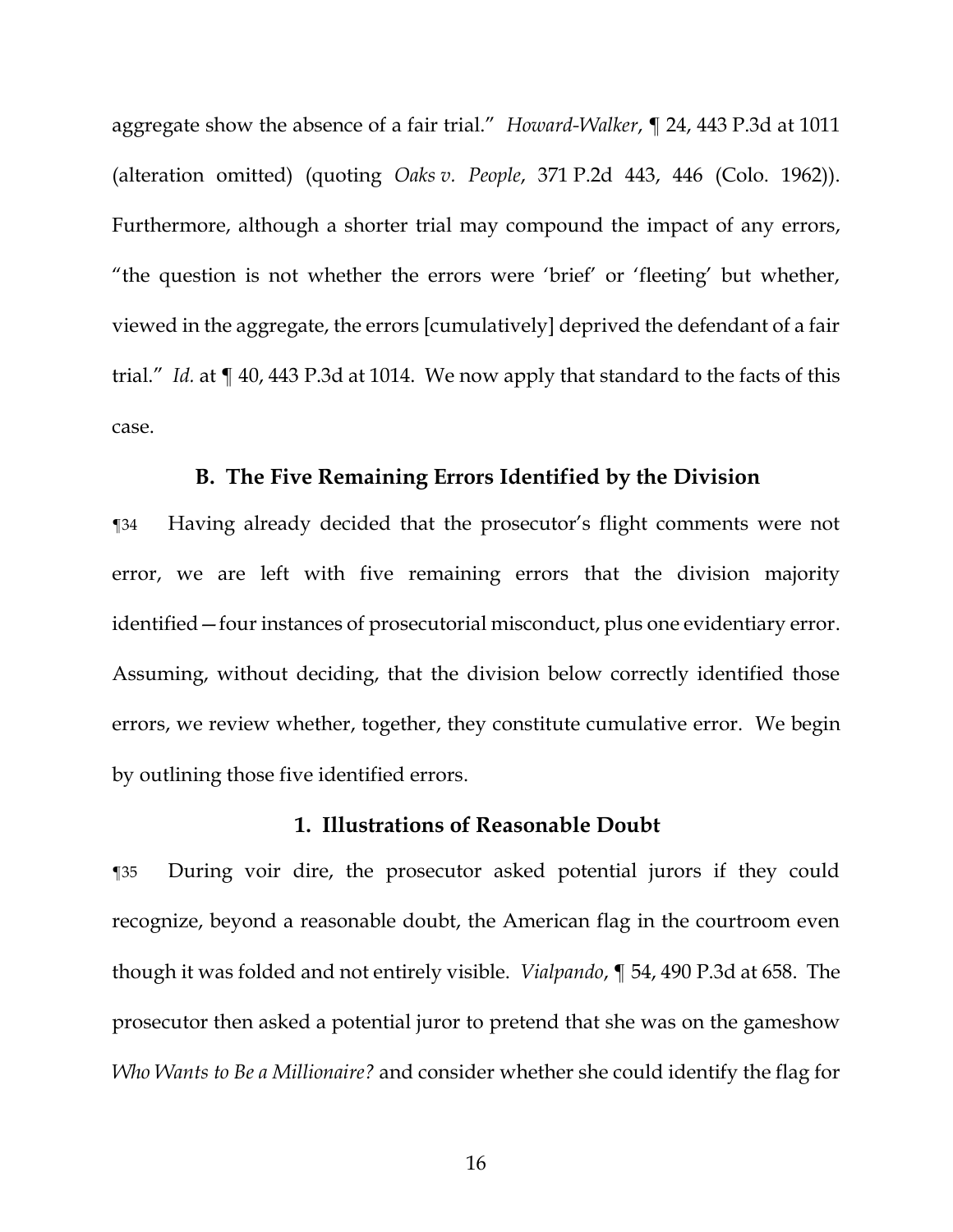the million-dollar question. *Id.* The majority reasoned that analogizing finding the defendant guilty to submitting an answer on a game show trivialized reasonable doubt. *Id.* at ¶ 55, 490 P.3d at 658. Additionally, the majority concluded that illustrating reasonable doubt with iconic images like the American flag could cause jurors to associate the standard with easily recognizable objects, thus easing the State's burden. *Id.* at ¶ 56, 490 P.3d at 658.

#### **2. Statements of Personal Belief**

¶36 During the prosecutor's opening statement, he told the jury, "I think you'll agree with me at the end of testimony, that the defendant is guilty of the charges," and then later said, "I think you'll agree with me that it was, in fact, the defendant who ran." *Id.* at ¶ 57, 490 P.3d at 658. And during closing argument, the prosecutor told the jury that he did not need to prove why Vialpando made a false report—"or what we believe is a false report"—regarding her reported robbery. *Id.* at  $\sqrt{98}$ , 490 P.3d at 658. The majority reasoned that in each of these three statements, the prosecutor improperly expressed his personal belief that Vialpando was guilty. *Id.* at ¶¶ 57–58, 490 P.3d at 658.

## **3. Questions About the Veracity of Another Witness**

¶37 During his cross-examination of Vialpando, the prosecutor asked four different times whether another witness, a police officer, was "mistaken." *Id.* at ¶ 59, 490 P.3d at 658. The majority reasoned that the prosecutor repeatedly asked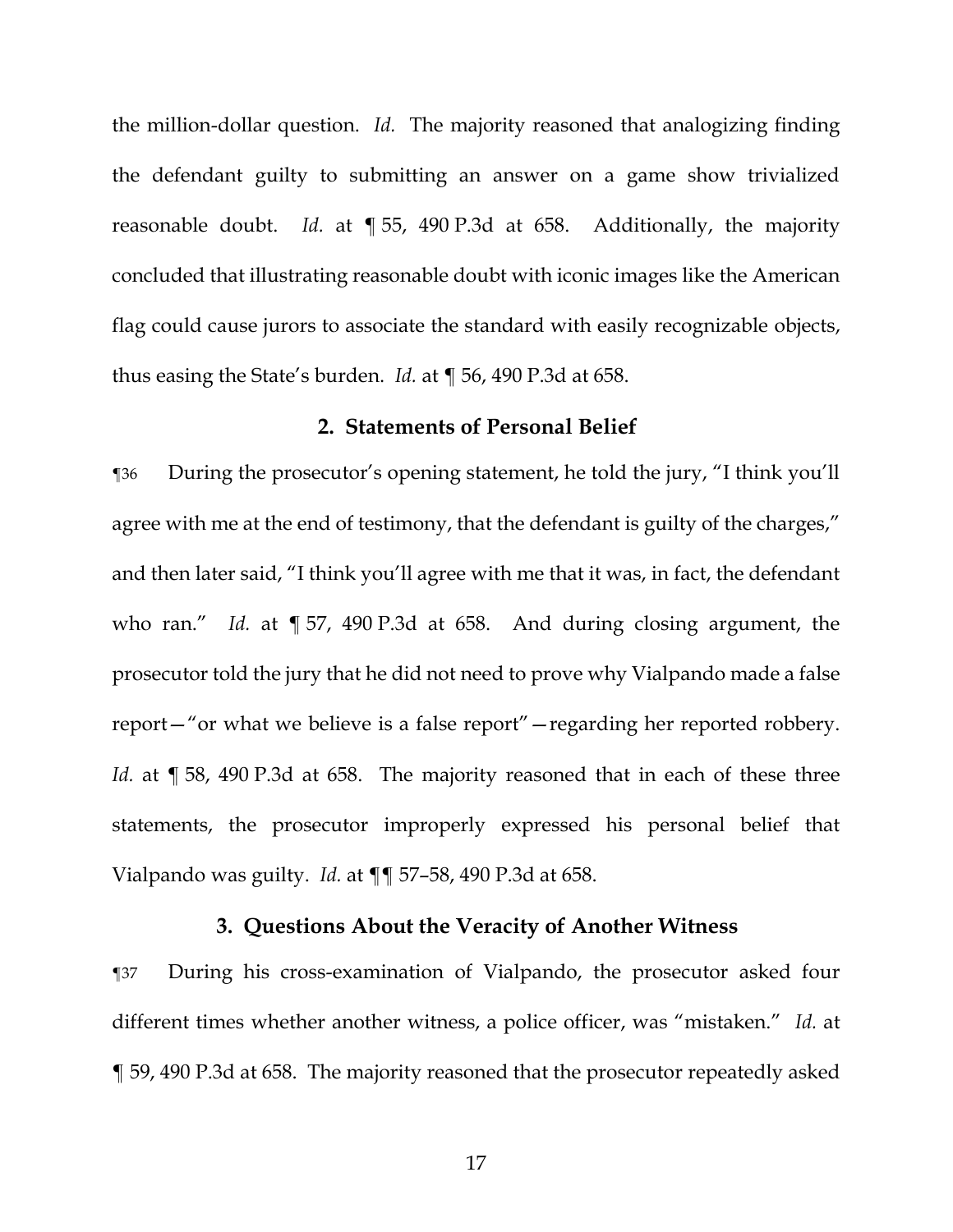Vialpando to opine on the veracity of another witness, which is categorically improper under *Liggett v. People*, 135 P.3d 725, 732–35 (Colo. 2006). *Vialpando*, ¶ 59, 490 P.3d at 658.

### **4. Mischaracterization of the Evidence**

¶38 During closing, the prosecutor asked the jury, "why didn't [Vialpando] go out and get a new ID?" even though Vialpando's unrebutted testimony was that she *did* get a new ID. *Id.* at ¶ 60, 490 P.3d at 658–59. The majority concluded that this statement mischaracterized the evidence. *Id.*

# **5. Testimony Identifying Vialpando as the "Primary Suspect"**

¶39 During his testimony, the lead investigating officer stated that Vialpando was the "primary suspect." *Id.* at ¶ 63, 490 P.3d at 659. The majority reasoned that this was improper because a witness may not opine on a defendant's guilt and, here, that was the only inference that could be drawn from this testimony. *Id.* at ¶¶ 62, 66, 490 P.3d at 659. The majority rejected the arguments that the officer's testimony was a proper explanation of the steps the police took in the course of their investigation and that the testimony dispelled any implication that the investigation was cursory. *Id.* at ¶¶ 63–65, 490 P.3d at 659.

## **C. Whether These Errors Cumulatively Warrant Reversal**

¶40 We now consider whether the cumulative effect of these five errors deprived Vialpando of a fair trial.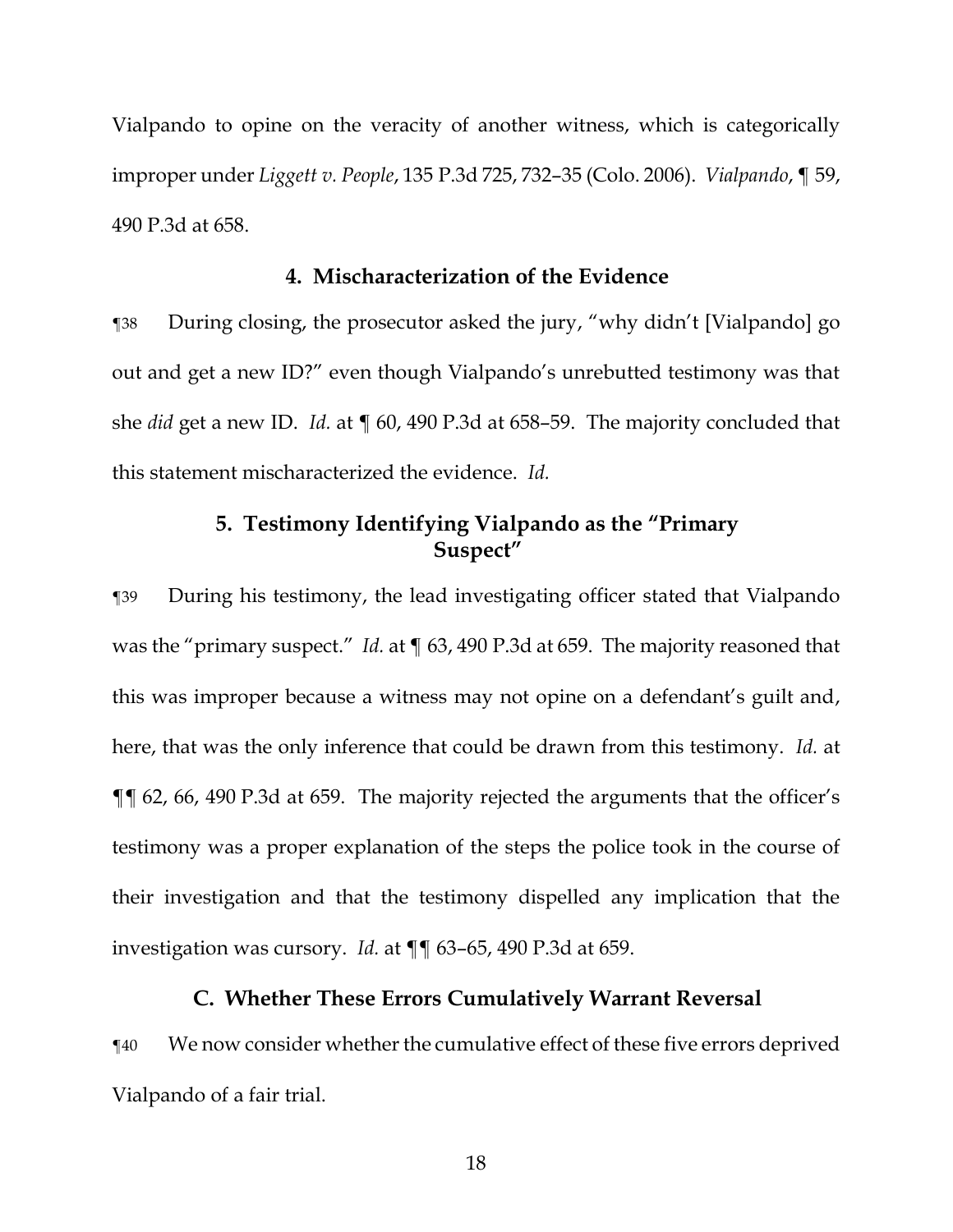¶41 Turning first to the prosecutor's illustrations of reasonable doubt, we ask whether they prejudiced the defendant. The majority stated that the prosecutor's references to the American flag and the gameshow trivialized reasonable doubt and lowered the burden of proof by making it seem easy to ascertain. We recognize that analogies like these are perilous and unhelpful. *See Tibbels v. People*, 2022 CO 1, ¶ 25, 501 P.3d 792, 797. Nevertheless, the trial court instructed the jury multiple times that they must follow only the instructions given by the court and not comments by the attorneys, and we presume that the jury followed the court's instructions.<sup>2</sup> *See Johnson v. People*, 2019 CO 17, ¶¶ 14, 16, 436 P.3d 529, 533. Moreover, as Judge Fox's dissent points out, the prosecutor's analogies were brief and isolated, and he did not raise them again in closing. *See Vialpando*, ¶ 114, 490 P.3d at 666 (Fox, J., concurring in part and dissenting in part). Taking these considerations together, on these facts, the prosecutor's illustrations of reasonable doubt did not lower the burden of proof and were not prejudicial.

<sup>2</sup> We do not decide today whether the trial court's use of reasonable doubt analogies during voir dire is a separate ground for reversal. That question is not before us. *See Vialpando*, ¶ 87, 490 P.3d at 661–62 ("Because we reverse Vialpando's conviction without regard to the problematic analogies used by the trial court, we do not decide whether the use of those analogies is a separate ground for reversal, on the basis of structural error or otherwise.").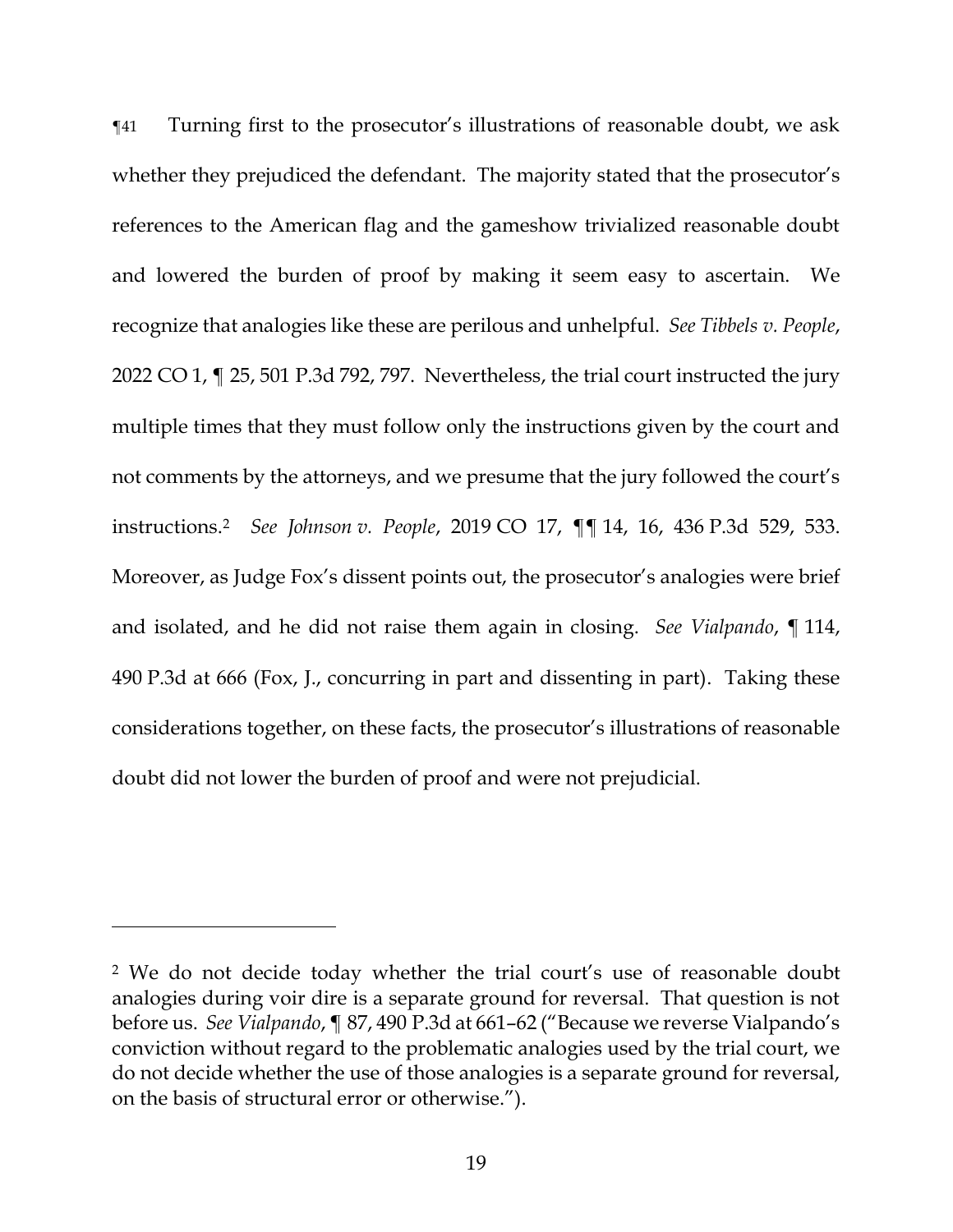¶42 Next, we address the prosecutor's statements of personal belief as to Vialpando's guilt. A prosecutor may not offer a personal opinion about the defendant's guilt. *See Domingo-Gomez*, 125 P.3d at 1049. Moreover, we recognize that the prosecutor is a government official, and as such, his opinion might carry more weight with the jury, enflaming the overall impropriety. *See Wilson v. People*, 743 P.2d 415, 418–19 (Colo. 1987). Nevertheless, assuming these are improper personal opinions, as Judge Fox's dissent points out, the prosecutor's statements were a small part of his argument, which was otherwise a generally fair summary. *See Vialpando*, ¶ 117, 490 P.3d at 666 (Fox, J., concurring in part and dissenting in part). Furthermore, the prosecutor's comments were brief and inconspicuous, and they were largely tied to his arguments about the evidence. Last, the trial court gave proper instructions on credibility and the presumption of innocence, which helped to ameliorate any prejudice associated with the prosecutor's comments. *See People v. Strock*, 252 P.3d 1148, 1153 (Colo. App. 2010). Overall, the prosecutor's statements demonstrating his personal belief as to Vialpando's guilt were minimally prejudicial.

¶43 Of all the errors, the most significant occurred during the prosecutor's crossexamination of Vialpando, when he asked four different times whether another witness, a police officer, was "mistaken." *See Liggett*, 135 P.3d at 732 ("[A]sking a witness to opine on the veracity of another witness is prejudicial, argumentative,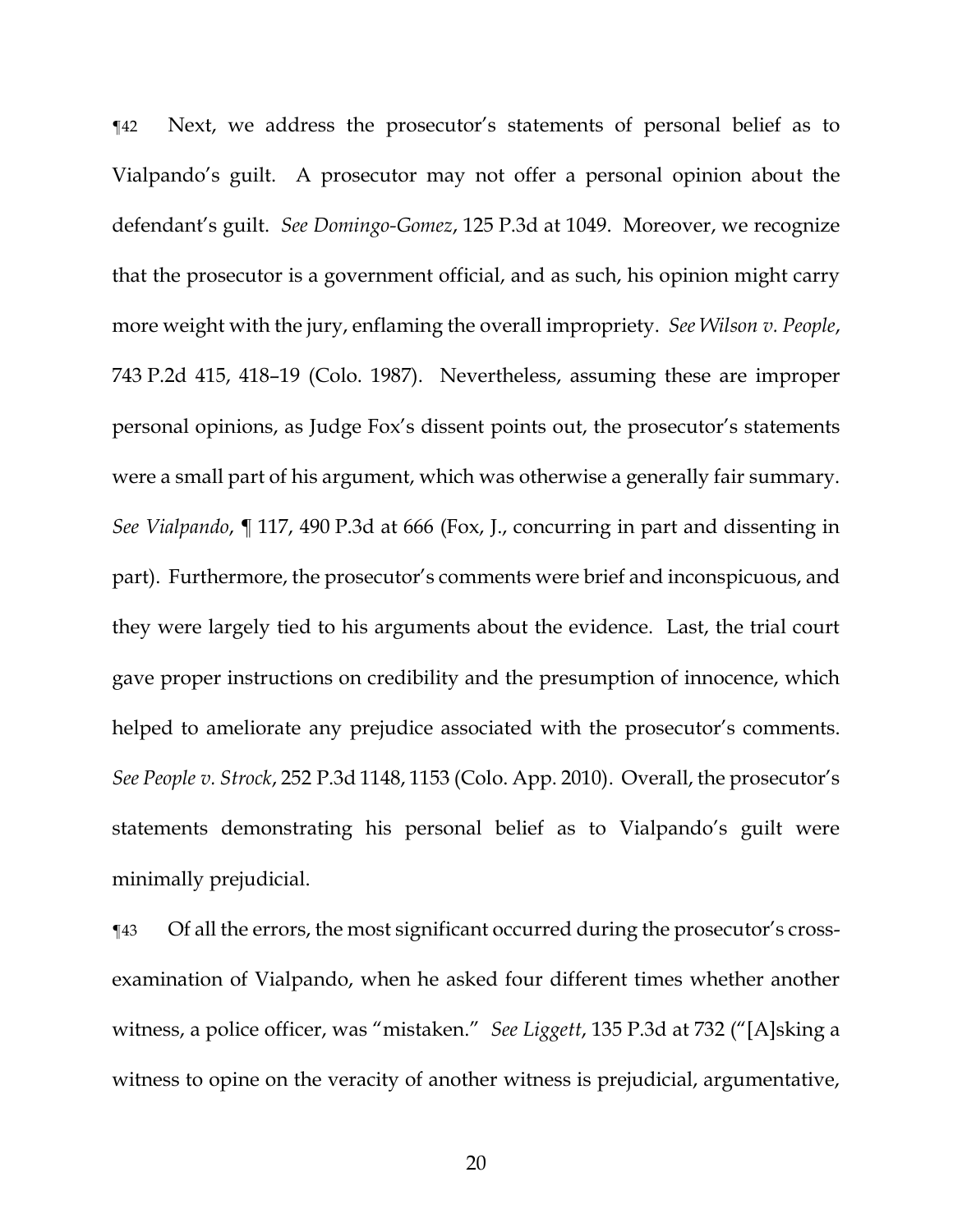and ultimately invades the province of the fact-finder."). These types of questions are categorically improper because they distort the trial process. *Id.* at 730–32. Here, the prosecutor asked, and Vialpando answered, these categorically improper questions, which invaded the province of the jury. As a result, the prosecutor's comments about whether the police officer was mistaken were inherently prejudicial.

¶44 The next error that the majority identified concerned the prosecutor misstating the evidence by asking the jury, "why didn't [Vialpando] go out and get a new ID?" even though Vialpando's unrebutted testimony was that she did get a new ID. Undeniably, prosecutors may not misstate the evidence. *See Domingo-Gomez*, 125 P.3d at 1048–49. But even assuming that the prosecutor misstated the evidence, the trial court repeatedly instructed the jury that closing arguments were not evidence, which makes it less likely that the jury was improperly influenced. Additionally, this fact was not significant, and the jury was capable of remembering that Vialpando testified to the contrary. Taking these factors together, the prosecutor's comments during closing about Vialpando getting a new ID were not unduly prejudicial.

¶45 Finally, we turn to the officer's testimony identifying Vialpando as the primary suspect. The majority identified this as error because a witness may not opine on a defendant's guilt, and here, that was the only inference that could be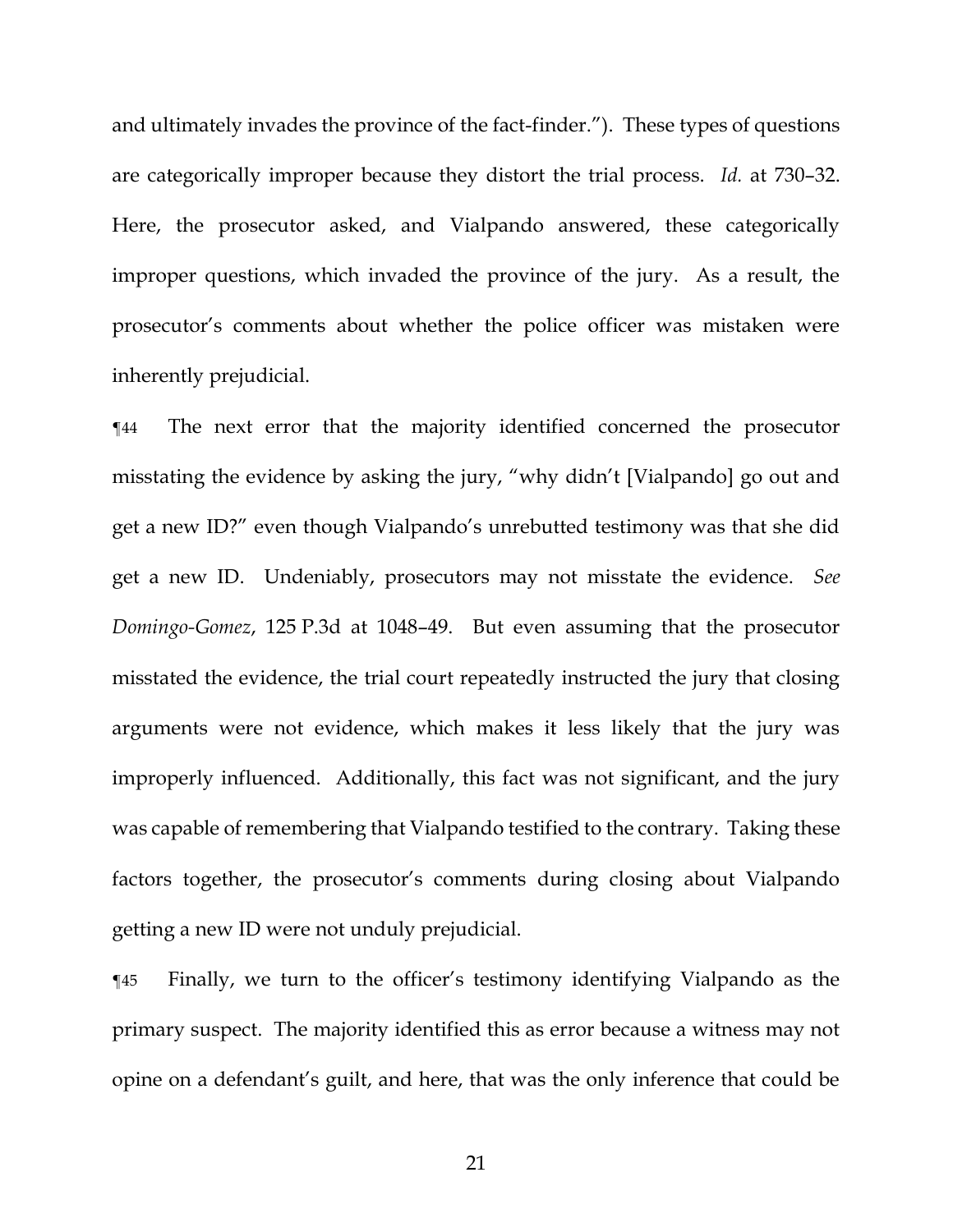drawn. *See People v. Penn,* 2016 CO 32, ¶ 31, 379 P.3d 298, 305. But as the dissent points out, the prosecutor did not dwell on the officer's statement, nor did either party revisit it during closing. *See Vialpando*, ¶ 147, 490 P.3d at 671 (Fox, J., concurring in part and dissenting in part). Additionally, Vialpando's counsel had the opportunity to cross-examine the officer to clarify his testimony. Thus, we find the officer's testimony to be mildly prejudicial.

¶46 Overall, we hold that the cumulative effect of these errors on Vialpando's trial was slight, especially considering the other evidence against Vialpando that was available to the jury: Vialpando's belongings were found in the stolen vehicle, an eyewitness identified her, and a reasonable juror could find that Vialpando's robbery defense was not credible. True, these errors took place over a short, threeday trial; however, when viewed in the aggregate and against the backdrop of other evidence, they did not deprive Vialpando of a fair trial. Accordingly, we conclude that there was not cumulative error.

#### **IV. Conclusion**

¶47 We conclude that the division erred by determining that the prosecutor's flight comments were plain error. Additionally, we conclude that there was not cumulative error. Accordingly, we reverse the judgment of the court of appeals and remand the case to that court for consideration of the remaining issues.

**JUSTICE GABRIEL** concurred in the judgment.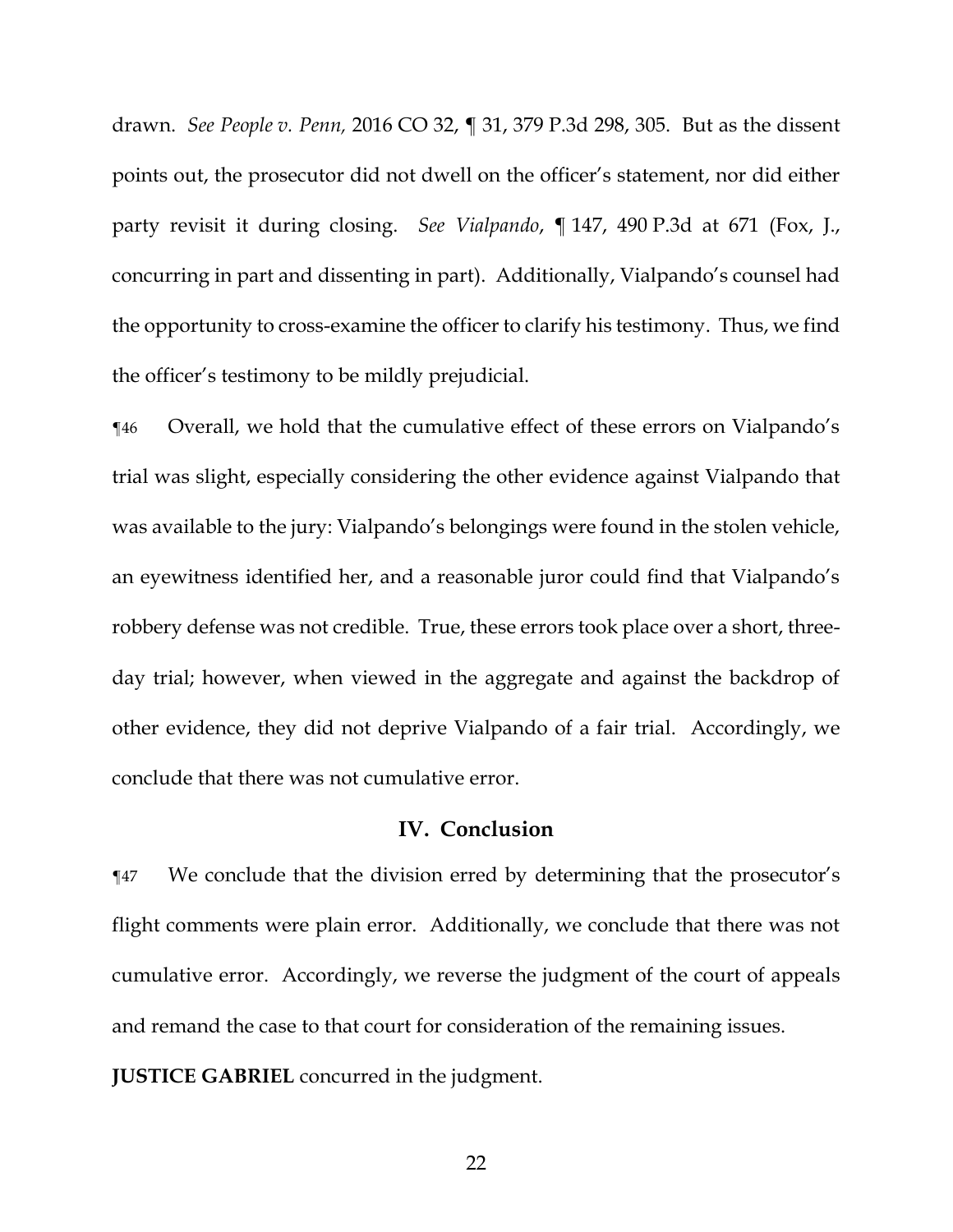JUSTICE GABRIEL, concurring in the judgment.

¶48 The majority concludes that the prosecution's arguments to the jury that defendant Yolanda Vialpando was continuing to flee by sitting at counsel table during trial were mere "oratorical embellishment" and "metaphoric nuance" and did not impermissibly imply that Vialpando was guilty because she was exercising her right to a jury trial. Maj. op. ¶¶ 26, 31 (quoting *Harris v. People*, 888 P.2d 259, 265–66 (Colo. 1995)). I do not agree. In my view, the prosecution's argument could only be interpreted as faulting Vialpando for exercising her constitutional right to a jury trial, and because flight is evidence of consciousness of guilt, the prosecution was essentially telling the jury that Vialpando's exercise of her constitutional rights somehow evinced her guilt.

¶49 Accordingly, unlike the majority, I believe that the prosecution's argument was improper and that we should expressly disapprove it. The more difficult question for me is whether the error here was plain. Given the demanding standard for establishing plain error, particularly in cases of alleged prosecutorial misconduct, I cannot say that it was. Nor can I conclude that this error, when considered together with the other apparent errors in this case, establishes reversible cumulative error.

¶50 I therefore concur in the majority's judgment.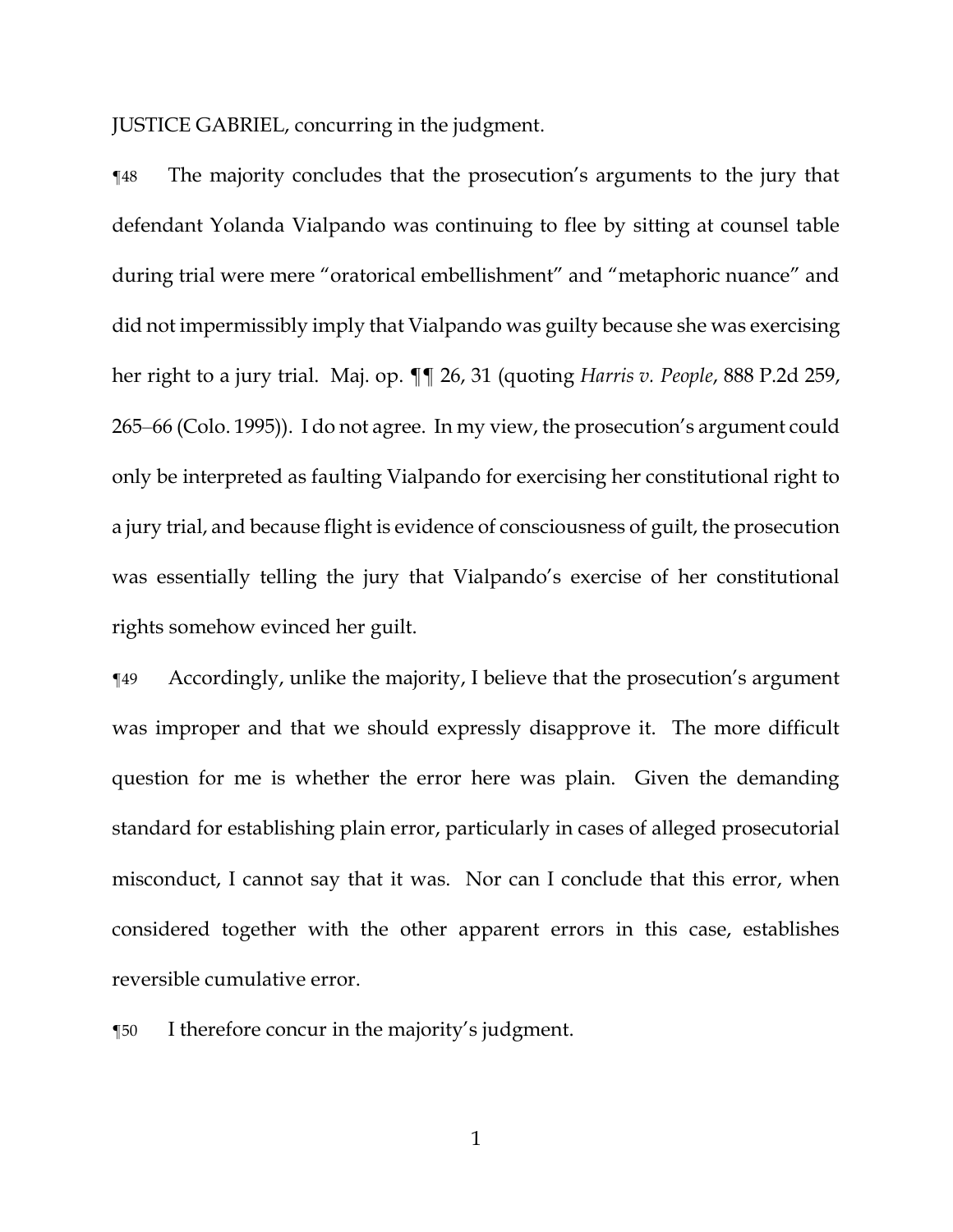# **I. Factual Background**

¶51 I agree with the majority's recitation of the pertinent facts and will not repeat those facts here. Because the prosecution's arguments to the jury regarding Vialpando's alleged flight are central to my analysis, however, I will note them again.

¶52 In its closing argument, the prosecution asserted, "And although she is seated now, [Vialpando's] flight continues to this moment. But it ends today." ¶53 Then, during rebuttal argument, the prosecution doubled down on this

flight theme:

The defendant ran that day. She ran from the police, and she ran after she had an accident that left in its wake [a victim] severely injured and in pain to this day. *And that flight has continued up and to this point*. And it ends with you. It ends when you go back to the jury deliberation room and you take out the most powerful tool in this courtroom, a pen, and you end her flight by signing "guilty" for Count 1, 2, 3, and 4.

(Emphasis added.)

# **II. Analysis**

¶54 I begin by addressing Vialpando's contention regarding the prosecution's above-quoted arguments to the jury as to her alleged flight during trial. I then briefly address Vialpando's assertion of reversible cumulative error.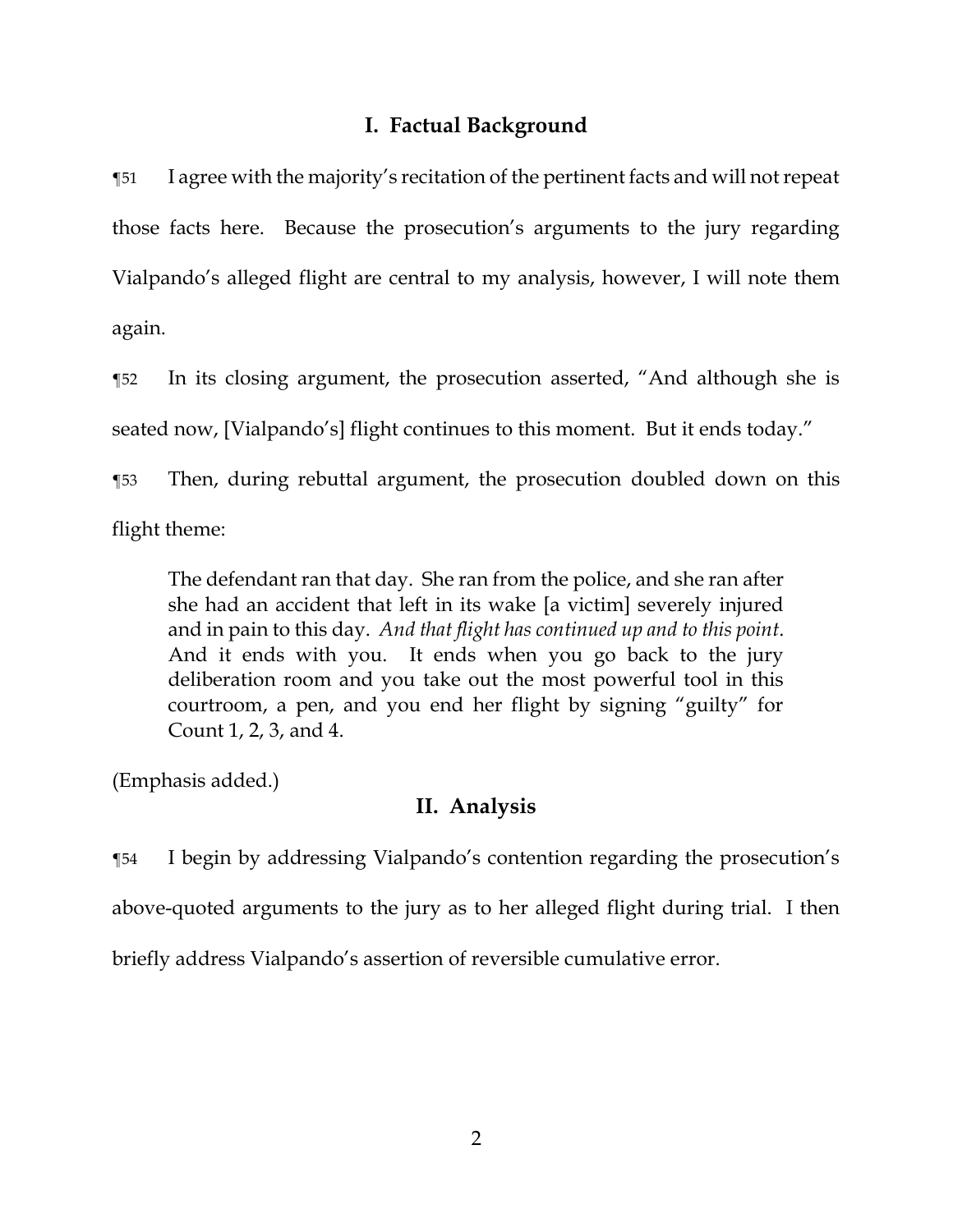### **A. Prosecution's Arguments on Vialpando's Alleged Flight**

¶55 Vialpando contends that the prosecution's above-quoted arguments regarding her alleged flight during trial amounted to an improper comment on her Sixth Amendment right to trial. Because Vialpando did not object to these arguments, our review is for plain error. *See People v. Miller*, 113 P.3d 743, 745 (Colo. 2005). Plain error addresses error that was obvious and substantial and that so undermined the fundamental fairness of the trial itself as to cast serious doubt on the reliability of the judgment of conviction. *Id.* at 750. In the context of plain error review of alleged prosecutorial misconduct, we will reverse only when the misconduct was "flagrantly, glaringly, or tremendously improper." *Domingo-Gomez v. People*, 125 P.3d 1043, 1053 (Colo. 2005) (quoting *People v. Avila*, 944 P.2d 673, 676 (Colo. App. 1997)). Recognizing the demanding nature of this standard, we have observed that prosecutorial misconduct in closing argument rarely is so egregious as to constitute plain error. *People v. Constant*, 645 P.2d 843, 847 (Colo. 1982).

¶56 We have long recognized that criminal defendants may not be penalized for exercising their Fifth Amendment right to remain silent. *People v. Rodgers*, 756 P.2d 980, 983 (Colo. 1988), *overruled on other grounds by Miller*, 113 P.3d at 749. We have also long recognized that "[b]ecause a defendant's constitutional right to remain silent cannot be used against him to draw an inference of guilt, it follows that a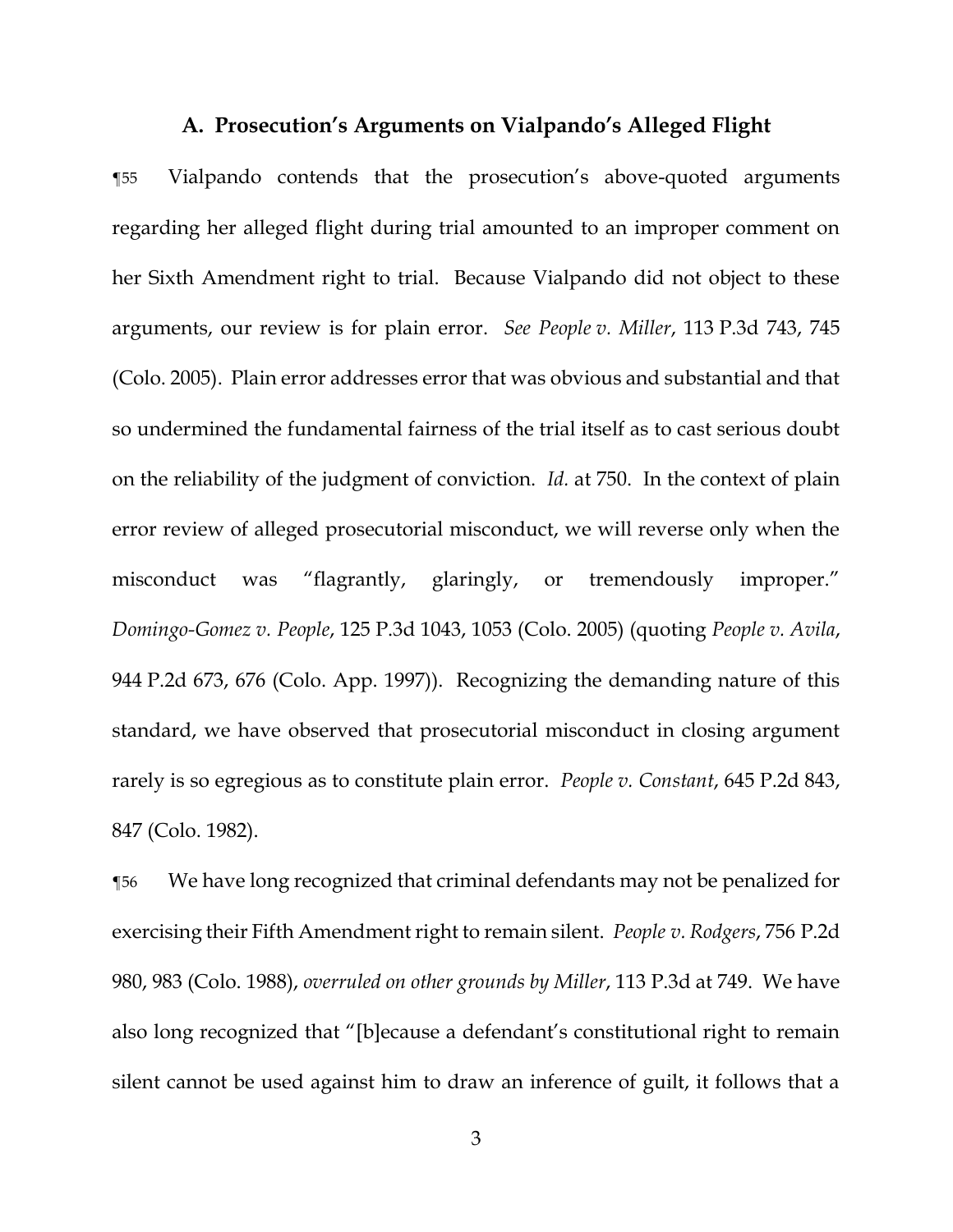defendant's exercise of his constitutional right to a trial by jury cannot be used against him to create an inference of guilt." *Id.*; *accord Dunlap v. People*, 173 P.3d 1054, 1080 (Colo. 2007).Accordingly, we have opined that "it is impermissible for a prosecutor to make comments 'which ha[ve] the effect of creating an inference of guilt by reference' to the defendant's exercise of his right to a trial by jury." *Rodgers*, 756 P.2d at 983 (alteration in original) (quoting *People v. Ortega*, 597 P.2d 1034, 1036 (Colo. 1979)). In so stating, we saw no significant difference between a prosecutor's improper comments on a defendant's exercise of the right to remain silent and a prosecutor's comments on a defendant's exercise of the equally fundamental right to a jury trial. *Id.*

¶57 Lastly, as pertinent here, we have observed that evidence of flight and concealment can be admissible to show consciousness of guilt. *People v. Summitt*, 132 P.3d 320, 324 (Colo. 2006).

¶58 Applying the foregoing settled principles to the case now before us, I believe that the prosecution's arguments that Vialpando was continuing to flee by sitting at counsel table during trial could have only one meaning: by exercising her fundamental rights to a jury trial and to have the prosecution prove her guilt beyond a reasonable doubt, Vialpando was fleeing, and her continuing flight was evidence of her guilt.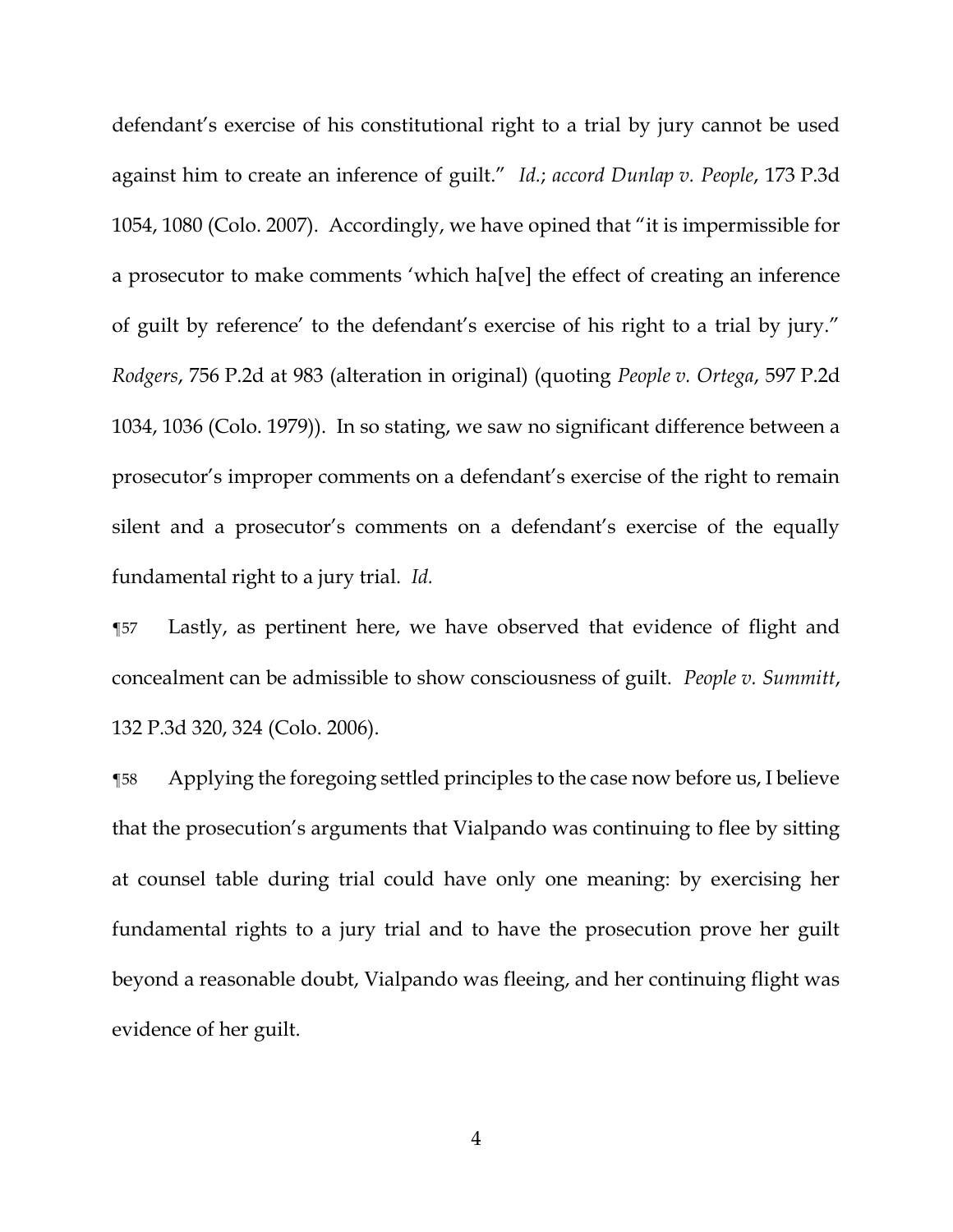¶59 In my view, the above-described precedents make clear that such an argument was improper, and cases from other jurisdictions support my conclusion.

¶60 For example, in *United States v. Hardy*, 37 F.3d 753, 754 (1st Cir. 1994), the defendants were charged with a number of firearms-related offenses. They exercised their Fifth Amendment right not to testify, and thereafter, in closing argument, the prosecutor asserted:

[T]hey were running and hiding, running from the police and hiding the evidence from the police. *They're still running and hiding today. The time has come for them to stop running and stop hiding*. The time has come for them to be held accountable for the wrongful acts that they committed on the night of April 18th, 1991 in Boston. That time is now and only you can hold them accountable.

*Id.* at 757.

¶61 The defendants in *Hardy* contended that the foregoing argument constituted

an improper comment on the exercise of their Fifth Amendment rights, and the

First Circuit ultimately agreed:

The prosecutor's comment during his closing set up an analogy between what the defendants were allegedly doing on the night of the crime—running and hiding—and what the prosecutor believed they were doing during the trial—running and hiding. Of course, the defendants were not literally running from the trial or hiding during the trial. Rather, they were both in custody and were sitting silently during each day of the proceeding. Neither defendant testified on his own behalf. The natural and necessary implication of the prosecutor's remark was therefore that the defendants were running from the evidence presented against them, and hiding behind their right to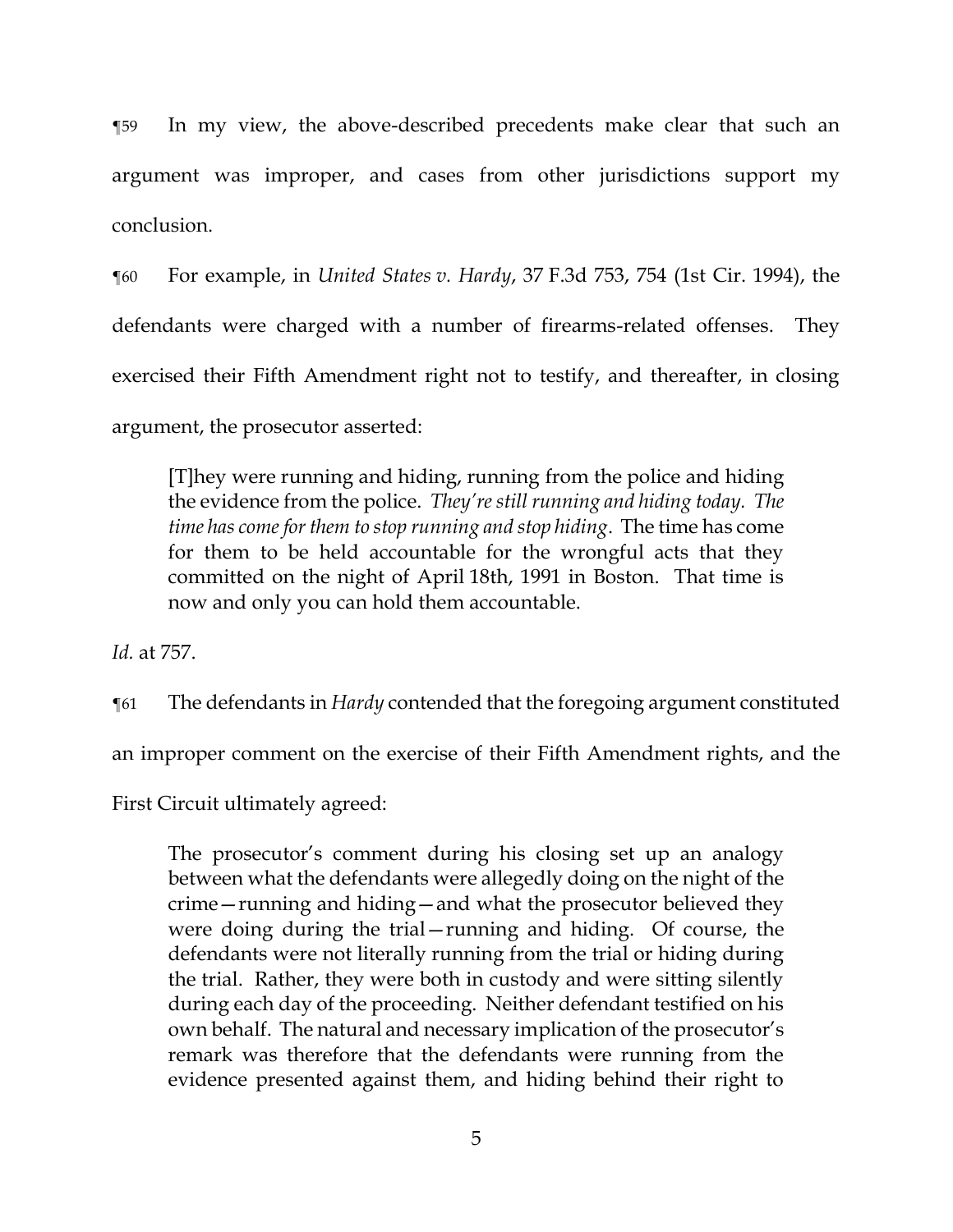silence during the trial. The prosecutor's comment therefore violated the Fifth Amendment.

*Id.* at 757–58.

¶62 Although *Hardy* involved the Fifth Amendment right against self-incrimination and the present case involves the Sixth Amendment right to a jury trial, I believe that the same analysis that the court employed in *Hardy* applies here. Specifically, the prosecution's comments in closing and rebuttal argument in this case set up an analogy between what Vialpando had done during the alleged crime (i.e., fleeing from the police) and what the prosecution said she was doing during the trial (i.e., continuing to flee). But she was not fleeing from anything at trial. She was sitting at counsel table exercising her constitutional right to a trial at which the prosecution would be required to prove her guilt beyond a reasonable doubt. In my view, the necessary implication of the prosecution's argument was that Vialpando should be faulted—and, because flight evinces consciousness of guilt, an inference of guilt should apply—merely because she had exercised her constitutional right to a jury trial. As we have long made clear, however, just as criminal defendants cannot be penalized for exercising their Fifth Amendment right to remain silent, they cannot be penalized for exercising their Sixth Amendment right to a trial by jury. *See Dunlap*, 173 P.3d at 1080; *Rodgers*, 756 P.2d at 983.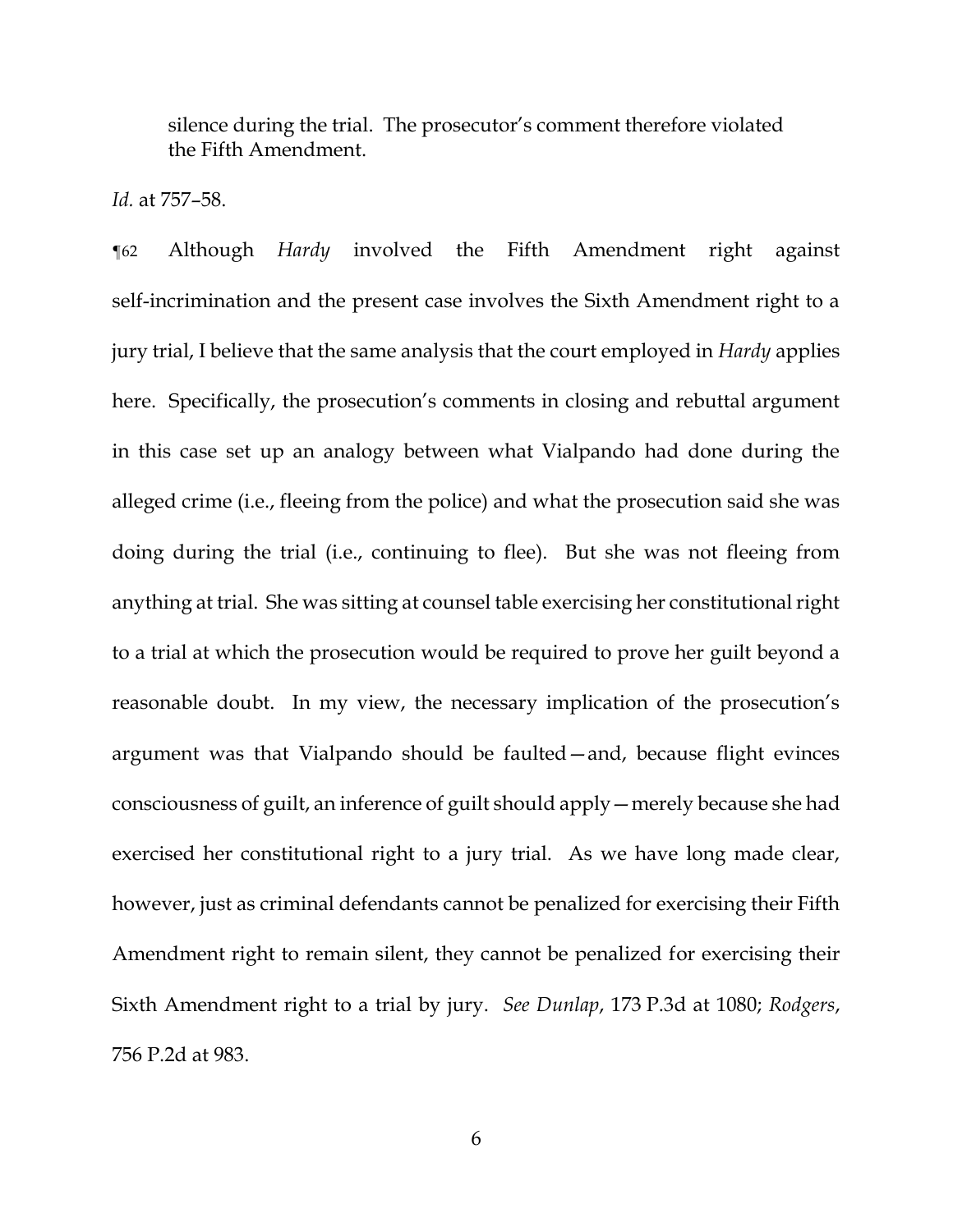¶63 *Gabriel v. State*, 254 So. 3d 558 (Fla. Dist. Ct. App. 2018), is also instructive. There, a co-defendant conceded his guilt, but the defendant did not. *Id.* at 561. The prosecutor then argued in closing, "[W]e're all here because [the defendant] refuses to take responsibility for his own actions on May 7, 2015. That's why we are here." *Id.* The prosecutor then contrasted the defendant's conduct with that of his co-defendant, who did take responsibility. *Id.* The court reversed the defendant's conviction, concluding that the prosecutor's comments "denigrate[d] the fundamental principles of the right to jury trial and presumption of innocence." *Id.* at 564–65.

¶64 Although the prosecution's comments in the present case were not as blatant as the prosecutor's statements in *Gabriel*, I believe that the principles enunciated in that case apply with equal force here. The obvious implication of the prosecution's comments in this case was that by not taking responsibility and conceding her guilt, Vialpando was somehow continuing to flee. Vialpando, however, had no obligation to concede her guilt, and she had every right to put the prosecution to its proof. Accordingly, the prosecution's comments improperly denigrated Vialpando's fundamental right to a trial by jury. *See also State v. Snow*, 144 P.3d 729, 740–41 (Kan. 2006) (concluding that the prosecutor's argument in closing that "the defendant wants his jury trial, he's had his jury trial, and its [sic] time to put an end to this nonsense" (1) improperly inferred that the defendant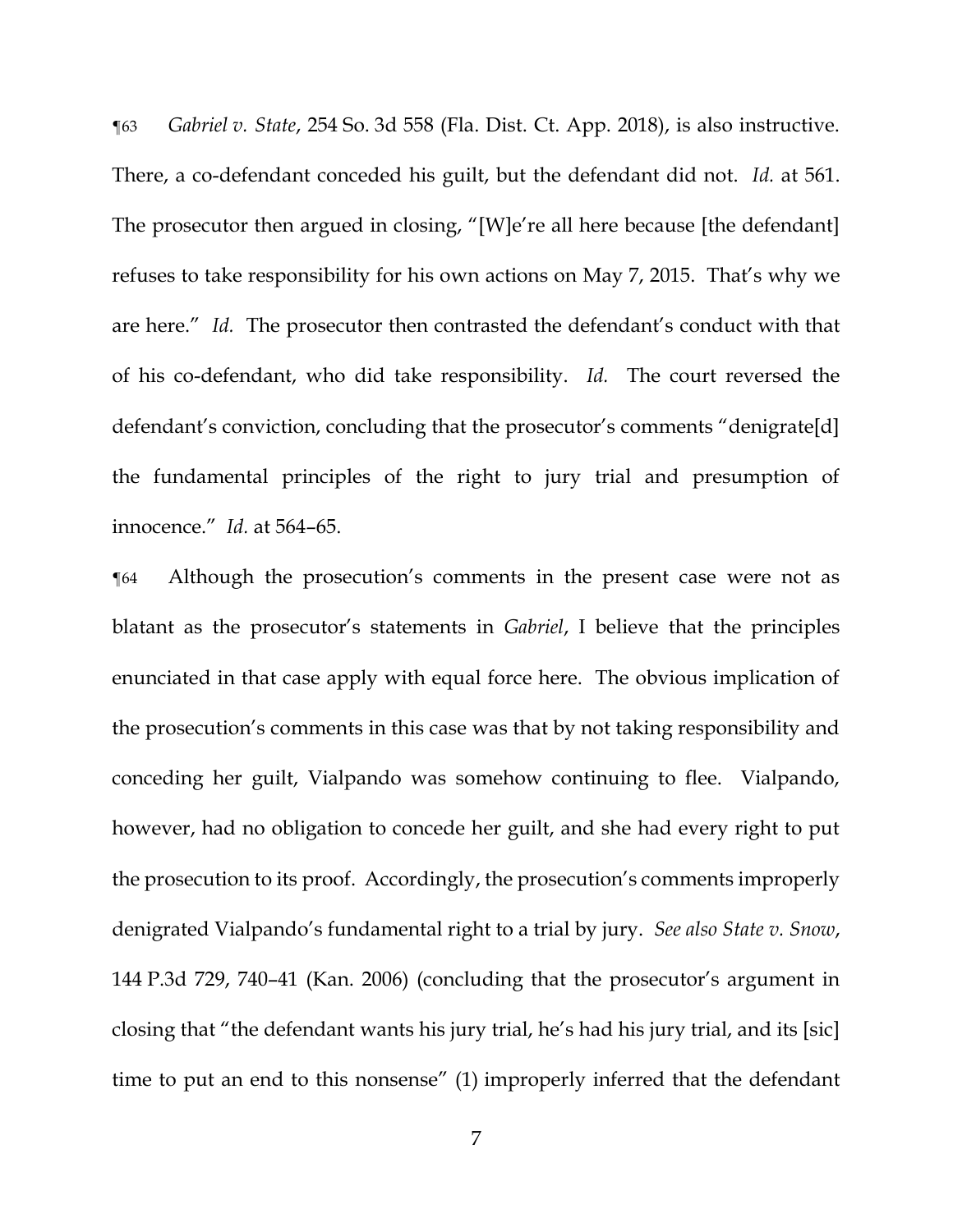should have acceded to the state's evidence and waived his right to a trial because of the purported strength of the state's case and (2) implied that the defendant had wasted the prosecutor's and the jury's time because he had exercised his constitutional rights), *disapproved on other grounds by State v. Guder*, 267 P.3d 751, 754 (Kan. 2012).

¶65 For these reasons, unlike the majority, I would conclude that the prosecution's arguments were improper, and I would unequivocally disapprove them. Although to be sure, a prosecutor "need not abandon effective debate techniques or eschew metaphoric nuance in accepting the restrictions inherent in the prosecutorial function," *Harris*, 888 P.2d at 265–66, a prosecutor's license to embellish oratorically does not permit her to make an argument suggesting that a defendant's exercise of the right to trial by jury somehow evinced the defendant's guilt.

¶66 The more difficult question for me is whether the prosecution's comments rose to the level of plain error. As noted above, the standard for plain error in the context of a prosecutorial misconduct claim is a demanding one. A defendant asserting plain error in this context must show that the prosecutor's misconduct was "flagrantly, glaringly, or tremendously improper," *Domingo-Gomez*, 125 P.3d at 1053, and we have observed that prosecutorial misconduct in closing argument rarely is so egregious as to satisfy this standard, *Constant*, 645 P.2d at 847.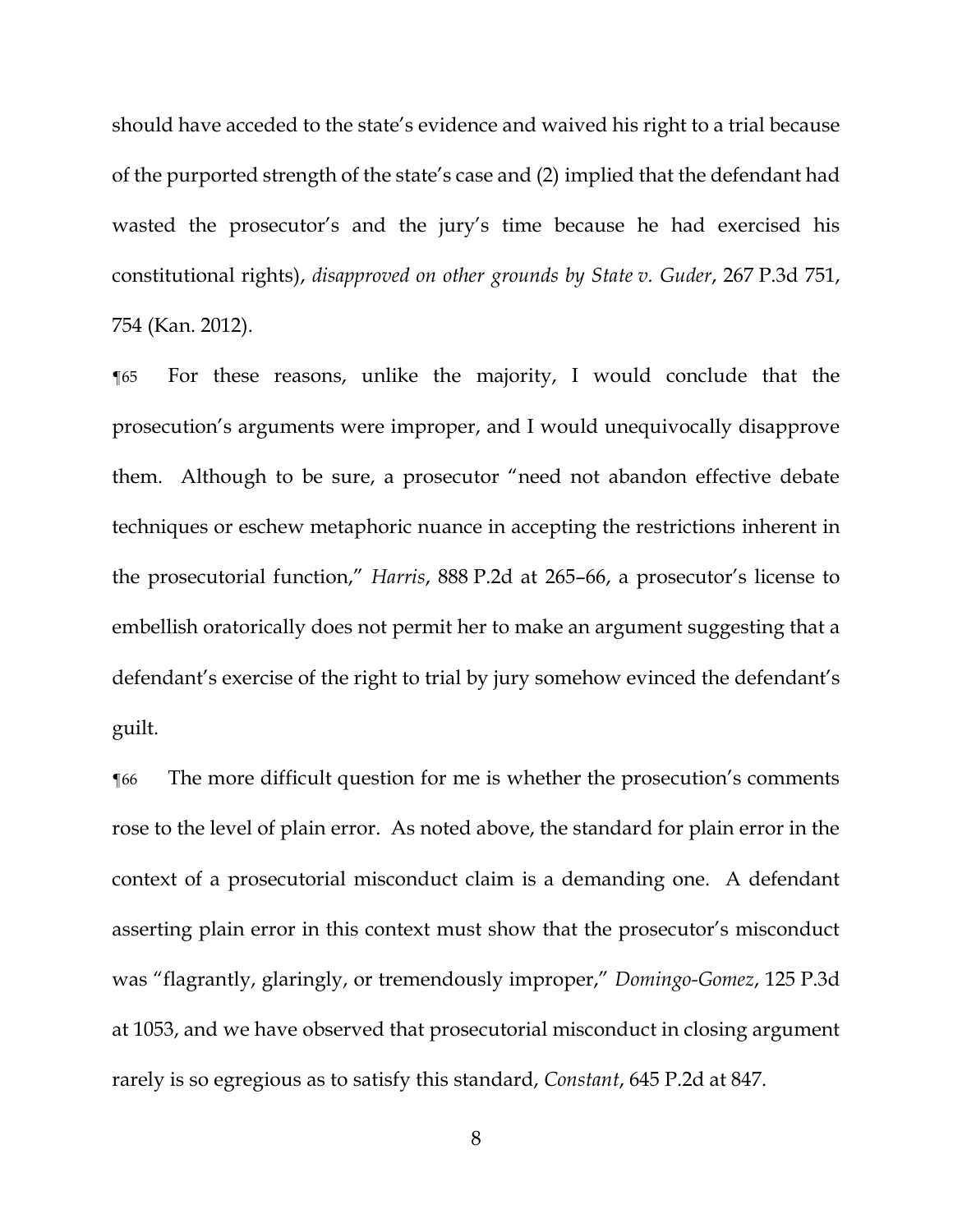¶67 Applying these principles here, I cannot say that the prosecution's remarks rose to the level of plain error. Unquestionably, Vialpando's flight from the police was a theme in this case. Moreover, the prosecution's comments did not expressly reference Vialpando's right to a jury trial. And we have noted that the lack of an objection to a prosecutor's argument may indicate defense counsel's belief that the live argument was not overly damaging, despite its appearance in a cold record. *People v. Rodriguez*, 794 P.2d 965, 972 (Colo. 1990).

¶68 For these reasons, although I see the issue as close, I perceive no reversible plain error in the prosecution's improper comments regarding Vialpando's alleged flight during trial.

### **B. Cumulative Error**

¶69 The question remains whether Vialpando's conviction must be reversed based on the cumulative error doctrine.

¶70 In *Howard-Walker v. People*, 2019 CO 69, ¶ 26, 443 P.3d 1007, 1012, we clarified the governing standard for cumulative error: "[R]egardless of whether any error was preserved or unpreserved ..., reversal is warranted when numerous errors in the aggregate show the absence of a fair trial, even if individually the errors were harmless or did not affect the defendant's substantial rights."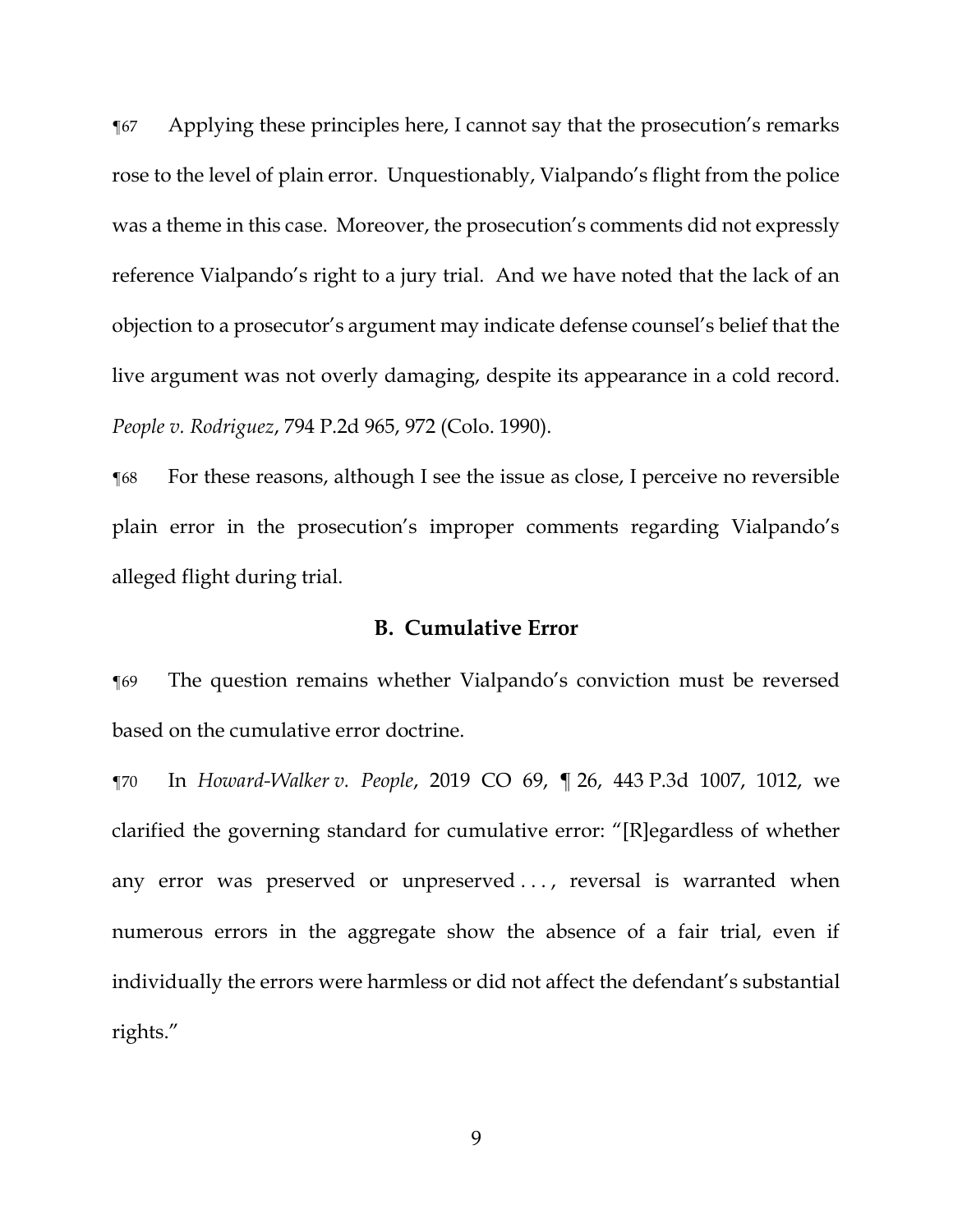¶71 Here, Vialpando has alleged six separate errors, five of which raised substantial questions of prosecutorial misconduct, including the prosecution's arguments as to Vialpando's alleged flight during trial. The majority assumes without deciding that the division below correctly identified five of these errors (i.e., the five alleged errors other than the prosecution's flight comments) but concludes that the cumulative effect of these errors were "slight" and did not deprive Vialpando of a fair trial. Maj. op. ¶¶ 34, 46.

¶72 My view that the prosecution's flight arguments were improper makes the cumulative error issue far closer for me. This is especially true given that (1) this trial was short (thereby magnifying the effect of the constellation of errors); (2) the identification of Vialpando by the prosecution's principal identification witness was questionable at best (she was only 75% certain of her initial photo identification, and at trial, she testified that Vialpando "could be" the woman that she saw flee); and (3) much of the prosecutorial conduct at issue violated well-settled principles of law. Nonetheless, for the reasons set forth by the majority, maj. op. ¶¶ 32–46, and because the evidence supported a proper argument that Vialpando had, in fact, fled from the police, I cannot say that the errors that occurred in this case affected Vialpando's substantial rights and denied her a fair trial.